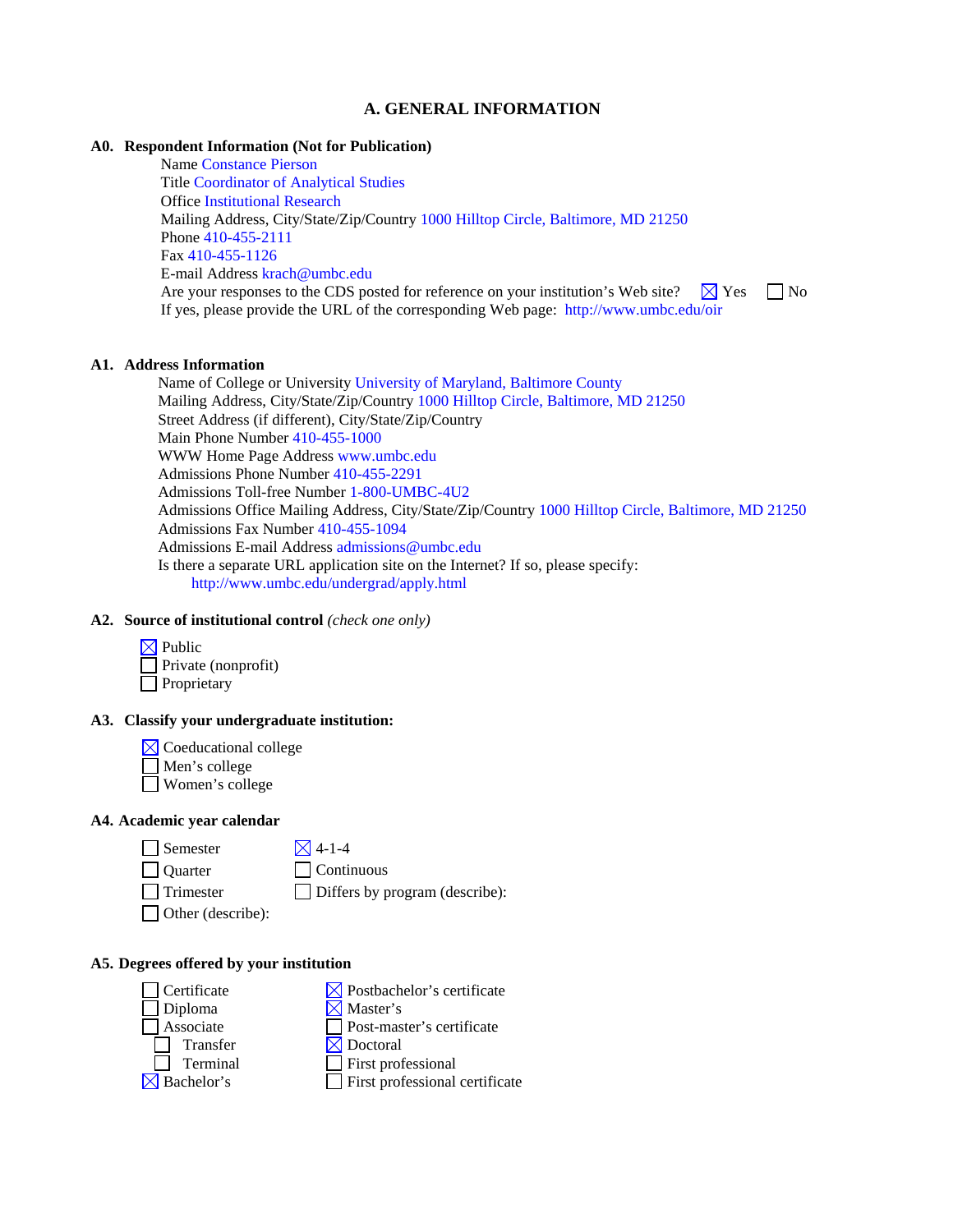## **B. ENROLLMENT AND PERSISTENCE**

**B1. Institutional Enrollment—Men and Women** Provide numbers of students for each of the following categories as of the institution's official fall reporting date or as of October 15, 2004.

|                                                        | <b>FULL-TIME</b>        |              | <b>PART-TIME</b> |                |  |
|--------------------------------------------------------|-------------------------|--------------|------------------|----------------|--|
|                                                        | Men<br>Women            |              | Men              | Women          |  |
| <b>Undergraduates</b>                                  |                         |              |                  |                |  |
| Degree-seeking, first-time<br>freshmen                 | 843                     | 560          | 13               | $\overline{4}$ |  |
| Other first-year, degree-<br>seeking                   | 459                     | 315          | 36               | 31             |  |
| All other degree-seeking                               | 3070                    | 2898         | 662              | 609            |  |
| Total degree-seeking                                   | 4372                    | 3773         | 711              | 644            |  |
| All other undergraduates<br>enrolled in credit courses | 8                       | 9            | 80               | 71             |  |
| Total undergraduates                                   | 4380                    | 3782         | 791              | 715            |  |
| <b>First-professional</b>                              |                         |              |                  |                |  |
| First-time, first-professional<br>students             |                         |              |                  |                |  |
| All other first-professionals                          |                         |              |                  |                |  |
| Total first-professional                               |                         |              |                  |                |  |
| <b>Graduate</b>                                        |                         |              |                  |                |  |
| Degree-seeking, first-time                             | 76                      | 100          | 91               | 85             |  |
| All other degree-seeking                               | 308                     | 358          | 465              | 498            |  |
| All other graduates enrolled<br>in credit courses      | $\overline{\mathbf{4}}$ | $\mathbf{1}$ | 80               | 118            |  |
| Total graduate                                         | 388                     | 459          | 636              | 701            |  |
|                                                        |                         |              |                  |                |  |

Total all undergraduates: 9,668 Total all graduate and professional students: 2,184

GRAND TOTAL ALL STUDENTS: 11,852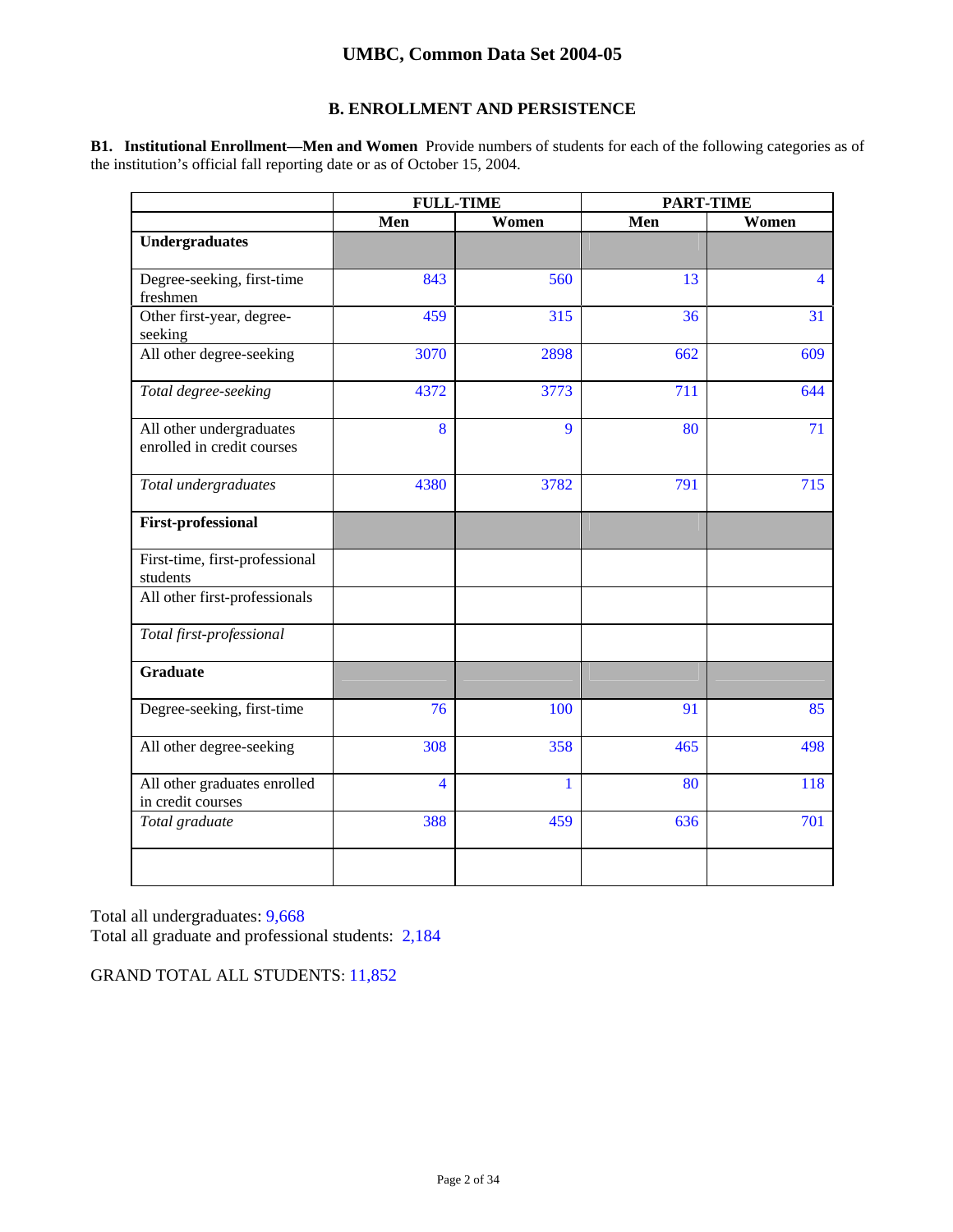**B2. Enrollment by Racial/Ethnic Category.** Provide numbers of undergraduate students for each of the following categories as of the institution's official fall reporting date or as of October 15, 2004. Include international students only in the category "Nonresident aliens." Complete the "Total Undergraduates" column only if you cannot provide data for the first two columns.

|                                  | Degree-seeking<br><b>First-time First year</b> | Degree-seeking<br><b>Undergraduates</b><br>(include first-time<br>first-year) | <b>Total</b><br><b>Undergraduates</b><br>(both degree- and non-<br>degree-seeking) |
|----------------------------------|------------------------------------------------|-------------------------------------------------------------------------------|------------------------------------------------------------------------------------|
| Nonresident aliens               | 44                                             | 412                                                                           | 419                                                                                |
| Black, non-Hispanic              | 133                                            | 1380                                                                          | 1400                                                                               |
| American Indian or Alaska Native |                                                | 34                                                                            | 34                                                                                 |
| Asian or Pacific Islander        | 303                                            | 1881                                                                          | 1905                                                                               |
| Hispanic                         | 38                                             | 312                                                                           | 315                                                                                |
| White, non-Hispanic              | 875                                            | 5335                                                                          | 5448                                                                               |
| Race/ethnicity unknown           | 22                                             | 146                                                                           | 147                                                                                |
| <b>Total</b>                     | 1420                                           | 9500                                                                          | 9668                                                                               |

## **Persistence**

**B3. Number of degrees awarded by your institution from July 1, 2003, to June 30, 2004.** 

| Certificate/diploma             |       |
|---------------------------------|-------|
| Associate degrees               |       |
| Bachelor's degrees              | 1,708 |
| Postbachelor's certificates     | 13    |
| Master's degrees                | 400   |
| Post-master's certificates      |       |
| Doctoral degrees                | 65    |
| First professional degrees      |       |
| First professional certificates |       |
|                                 |       |

## **Graduation Rates**

The items in this section correspond to data elements collected by the IPEDS Web-based Data Collection System's Graduation Rate Survey (GRS). For complete instructions and definitions of data elements, see the IPEDS GRS instructions and glossary on the 2004 Web-based survey.

### **For Bachelor's or Equivalent Programs**

Please provide data for the fall 1998 cohort if available. If fall 1998 cohort data are not available, provide data for the fall 1997 cohort.

| Fall 1997 Cohort                                                   | Fall 1998 Cohort                                                   |
|--------------------------------------------------------------------|--------------------------------------------------------------------|
| Report for the cohort of full-time first-time bachelor's (or       | Report for the cohort of full-time first-time bachelor's (or       |
| equivalent) degree-seeking undergraduate students who              | equivalent) degree-seeking undergraduate students who              |
| entered in fall 1997. Include in the cohort those who              | entered in fall 1998. Include in the cohort those who              |
| entered your institution during the summer term                    | entered your institution during the summer term                    |
| preceding fall 1997.                                               | preceding fall 1998.                                               |
| <b>B4.</b> Initial 1997 cohort of first-time, full-time bachelor's | <b>B4.</b> Initial 1998 cohort of first-time, full-time bachelor's |
| (or equivalent) degree-seeking undergraduate students;             | (or equivalent) degree-seeking undergraduate students;             |
| total all students: $1,136$                                        | total all students:                                                |
| <b>B5.</b> Of the initial 1997 cohort, how many did not persist    | <b>B5.</b> Of the initial 1998 cohort, how many did not persist    |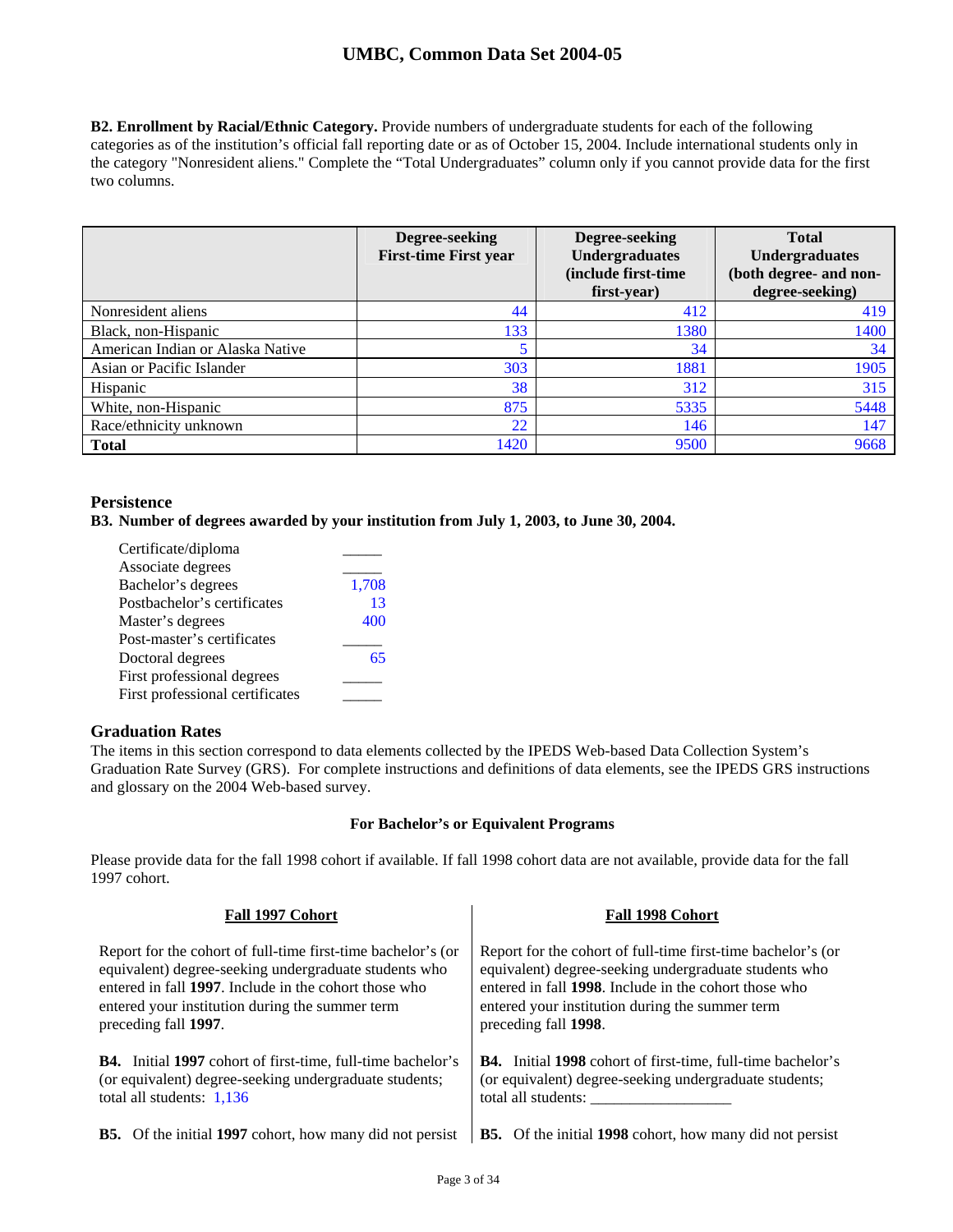and did not graduate for the following reasons: death, permanent disability, or service in the armed forces, foreign aid service of the federal government, or official church missions; total allowable exclusions: 1

**B6.** Final **1997** cohort, after adjusting for allowable exclusions: 1,135

(Subtract question B5 from question B4) (Subtract question B5 from question B4)

**B7.** Of the initial **1997** cohort, how many completed the program in four years or less (by August 31, 2001): 343

**B8**. Of the initial **1997** cohort, how many completed the program in more than four years but in five years or less (after August 31, 2001 and by August 31, 2002): 215

**B9.** Of the initial **1997** cohort, how many completed the program in more than five years but in six years or less (after August 31, 2002 and by August 31, 2003): 62

**B10**. Total graduating within six years (sum of questions B7, B8, and B9): 620

**B11.** Six-year graduation rate for **1997** cohort (question B10 divided by question B6): \_55%

and did not graduate for the following reasons: death, permanent disability, or service in the armed forces, foreign aid service of the federal government, or official church missions; total allowable exclusions:

**B6.** Final **1998** cohort, after adjusting for allowable exclusions:

\_\_\_\_\_\_\_\_\_\_\_\_\_\_\_\_\_\_\_\_\_\_

\_\_\_\_\_\_\_\_\_\_\_\_\_\_\_\_\_

\_\_\_\_\_\_\_\_\_\_\_\_\_\_

**B7.** Of the initial **1998** cohort, how many completed the program in four years or less (by August 31, 2002): \_\_\_\_\_\_\_\_\_\_\_

**B8**. Of the initial **1998** cohort, how many completed the program in more than four years but in five years or less (after August 31, 2002 and by August 31, 2003):

**B9.** Of the initial **1998** cohort, how many completed the program in more than five years but in six years or less (after August 31, 2003 and by August 31, 2004):

**B10**. Total graduating within six years (sum of questions B7, B8, and B9):

**B11.** Six-year graduation rate for **1998** cohort (question B10 divided by question B6): \_\_\_\_\_\_\_\_\_\_\_\_ %

### **For Two-Year Institutions**

Please provide data for the 2001 cohort if available. If 2001 cohort data are not available, provide data for the 2000 cohort.

**2000 Cohort 2001 Cohort**

| <b>B12.</b> Initial 2000 cohort, total of first-time, full-time  | <b>B12.</b> Initial 2001 cohort, total of first-time, full-time  |
|------------------------------------------------------------------|------------------------------------------------------------------|
| degree/certificate-seeking students:                             | degree/certificate-seeking students:                             |
| <b>B13.</b> Of the initial 2000 cohort, how many did not persist | <b>B13.</b> Of the initial 2001 cohort, how many did not persist |
| and did not graduate for the following reasons: death,           | and did not graduate for the following reasons: death,           |
| permanently disability, or service in the armed forces,          | permanently disability, or service in the armed forces,          |
| foreign aid service of the federal government, or official       | foreign aid service of the federal government, or official       |
| church missions; total allowable exclusions:                     | church missions; total allowable exclusions:                     |
| <b>B14.</b> Final 2000 cohort, after adjusting for allowable     | <b>B14.</b> Final 2001 cohort, after adjusting for allowable     |
| $exclusions$ $\qquad \qquad$                                     | exclusions                                                       |
| (Subtract question B13 from question B12)                        | (Subtract question B13 from question B12)                        |
| <b>B15.</b> Completers of programs of less than two years        | <b>B15.</b> Completers of programs of less than two years        |
|                                                                  |                                                                  |
| <b>B16.</b> Completers of programs of less than two years        | <b>B16.</b> Completers of programs of less than two years        |
|                                                                  |                                                                  |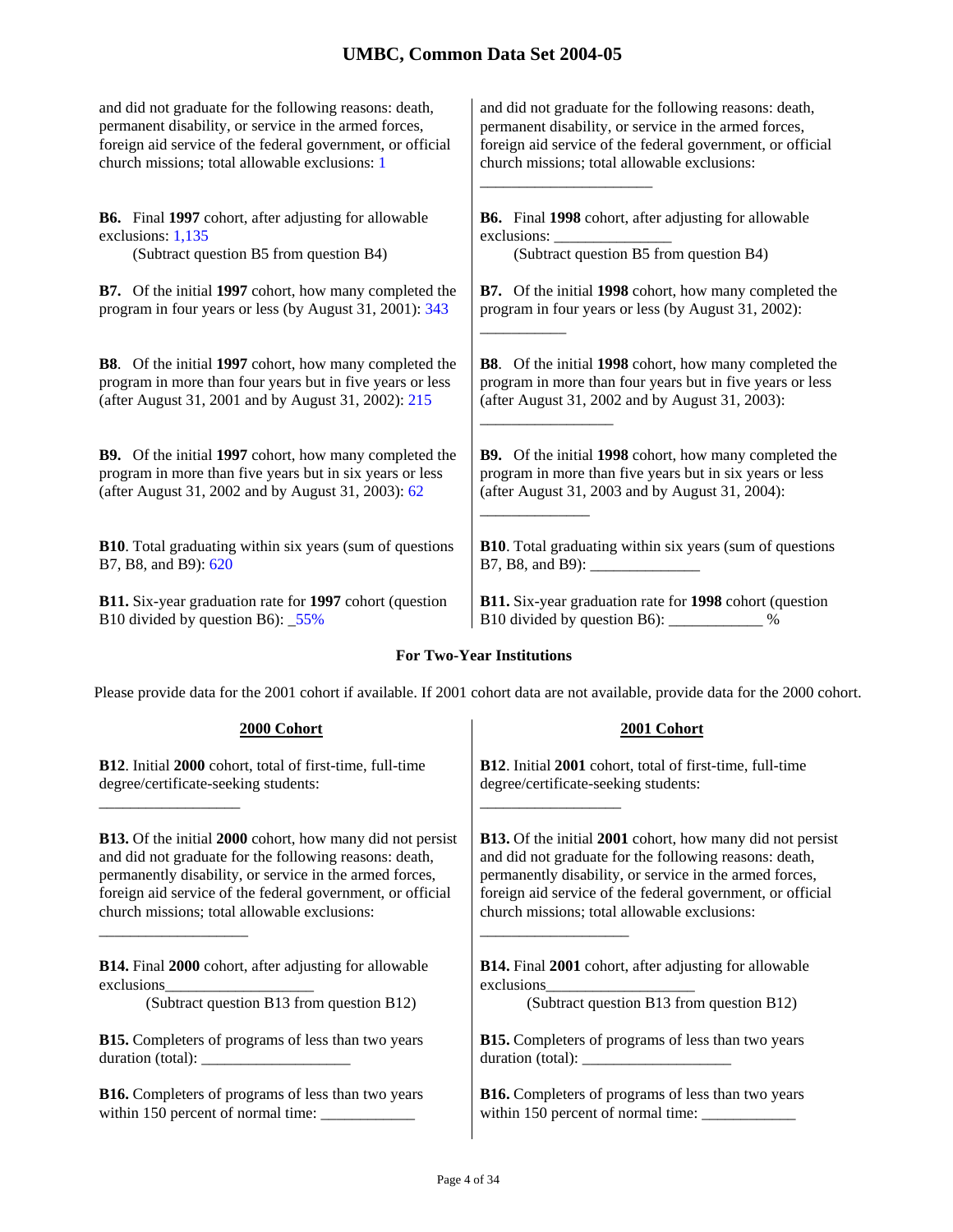| <b>B17.</b> Completers of programs of at least two but less than | <b>B17.</b> Completers of programs of at least two but less than |
|------------------------------------------------------------------|------------------------------------------------------------------|
| four years (total): $\frac{1}{2}$                                |                                                                  |
| <b>B18.</b> Completers of programs of at least two but less than | <b>B18.</b> Completers of programs of at least two but less than |
| four-years within 150 percent of normal time:                    | four-years within 150 percent of normal time:                    |
| <b>B19.</b> Total transfers-out (within three years) to other    | <b>B19.</b> Total transfers-out (within three years) to other    |
| institutions:                                                    |                                                                  |
| <b>B20.</b> Total transfers to two-year institutions:            | <b>B20.</b> Total transfers to two-year institutions:            |
| <b>B21.</b> Total transfers to four-year institutions:           | <b>B21.</b> Total transfers to four-year institutions:           |

## **Retention Rates**

Report for the cohort of all full-time, first-time bachelor's (or equivalent) degree-seeking undergraduate students who entered in fall 2003 (or the preceding summer term). The initial cohort may be adjusted for students who departed for the following reasons: death, permanently disability, or service in the armed forces, foreign aid service of the federal government or official church missions. No other adjustments to the initial cohort should be made.

**B22.** For the cohort of all full-time bachelor's (or equivalent) degree-seeking undergraduate students who entered your institution as freshmen in fall 2003 (or the preceding summer term), what percentage was enrolled at your institution as of the date your institution calculates its official enrollment in fall 2004? 82.1%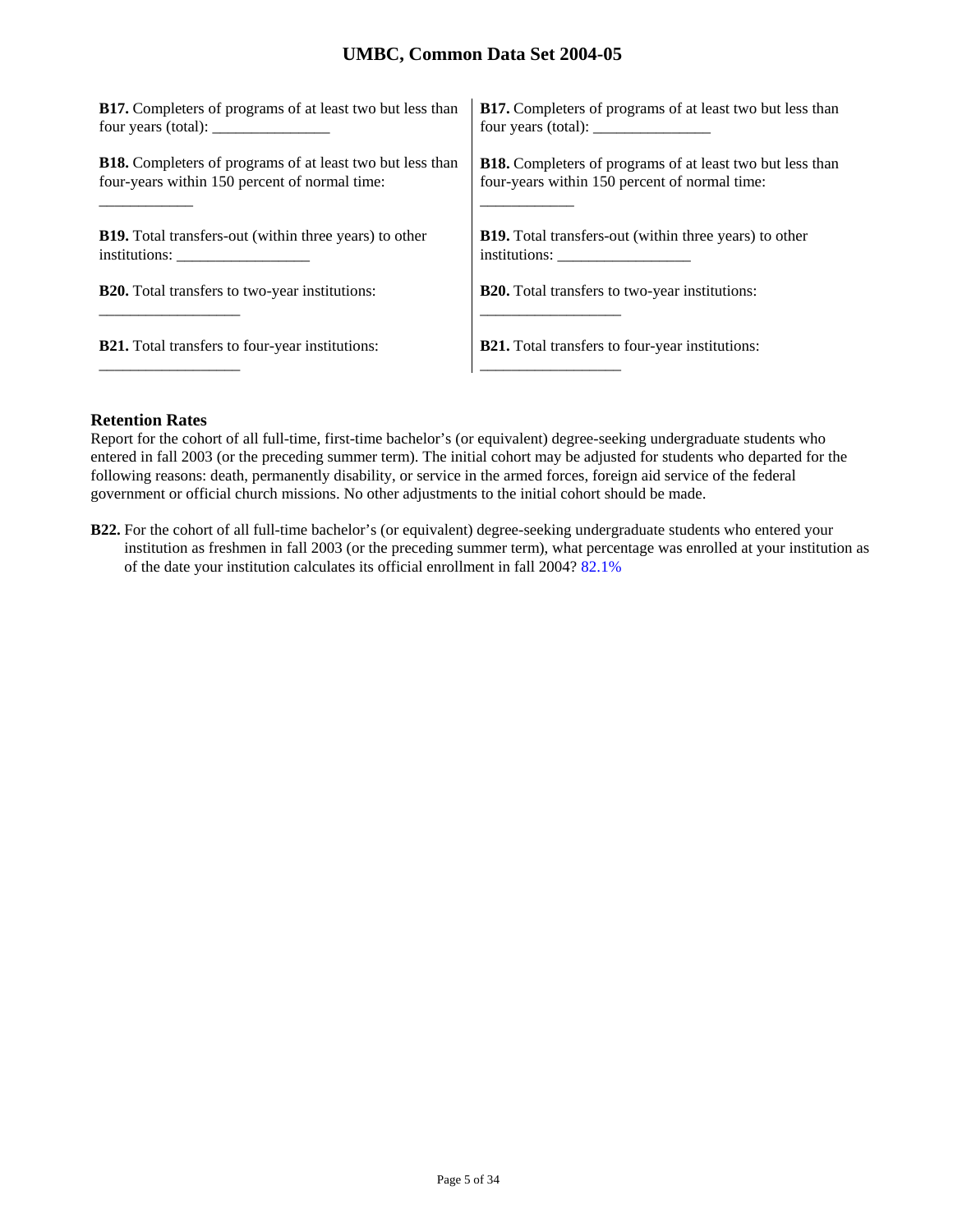## **C. FIRST-TIME, FIRST-YEAR (FRESHMAN) ADMISSION**

### **Applications**

**C1. First-time, first-year (freshman) students:** Provide the number of degree-seeking, first-time, first-year students who applied, were admitted, and enrolled (full- or part-time) in fall 2004. Include early decision, early action, and students who began studies during summer in this cohort. Applicants should include only those students who fulfilled the requirements for consideration for admission (i.e., who completed actionable applications) and who have been notified of one of the following actions: admission, nonadmission, placement on waiting list, or application withdrawn (by applicant or institution). Admitted applicants should include wait-listed students who were subsequently offered admission.

| Total first-time, first-year (freshman) men who applied               | 2,642 |  |
|-----------------------------------------------------------------------|-------|--|
| Total first-time, first-year (freshman) women who applied             | 2,804 |  |
| Total first-time, first-year (freshman) men who were admitted         | 1,994 |  |
| Total first-time, first-year (freshman) women who were admitted       | 1,826 |  |
| Total full-time, first-time, first-year (freshman) men who enrolled   | 843   |  |
| Total part-time, first-time, first-year (freshman) men who enrolled   | 14    |  |
| Total full-time, first-time, first-year (freshman) women who enrolled | 560   |  |
| Total part-time, first-time, first-year (freshman) women who enrolled | 6     |  |

**C2. Freshman wait-listed students (students who met admission requirements but whose final admission was contingent on space availability)**

| Do you have a policy of placing students on a waiting list? $\boxtimes$ Yes $\parallel$ No |    |  |
|--------------------------------------------------------------------------------------------|----|--|
| If yes, please answer the questions below for fall 2004 admissions:                        |    |  |
| Number of qualified applicants placed on waiting list                                      | 90 |  |

| indiffused of qualified applicaties placed on waiting list | -717 |
|------------------------------------------------------------|------|
| Number accepting a place on the waiting list               |      |
| Number of wait-listed students admitted                    |      |

### **Admission Requirements**

### **C3. High school completion requirement**

Check the appropriate box to identify your high school completion requirement for degree-seeking entering students:

 $\boxtimes$  High school diploma is required and GED is accepted

 $\Box$  High school diploma is required and GED is not accepted

 $\Box$  High school diploma or equivalent is not required

### **C4. Does your institution require or recommend a general college-preparatory program for degree-seeking students?**

| Regunte |  |
|---------|--|
|---------|--|

Recommend

Neither require nor recommend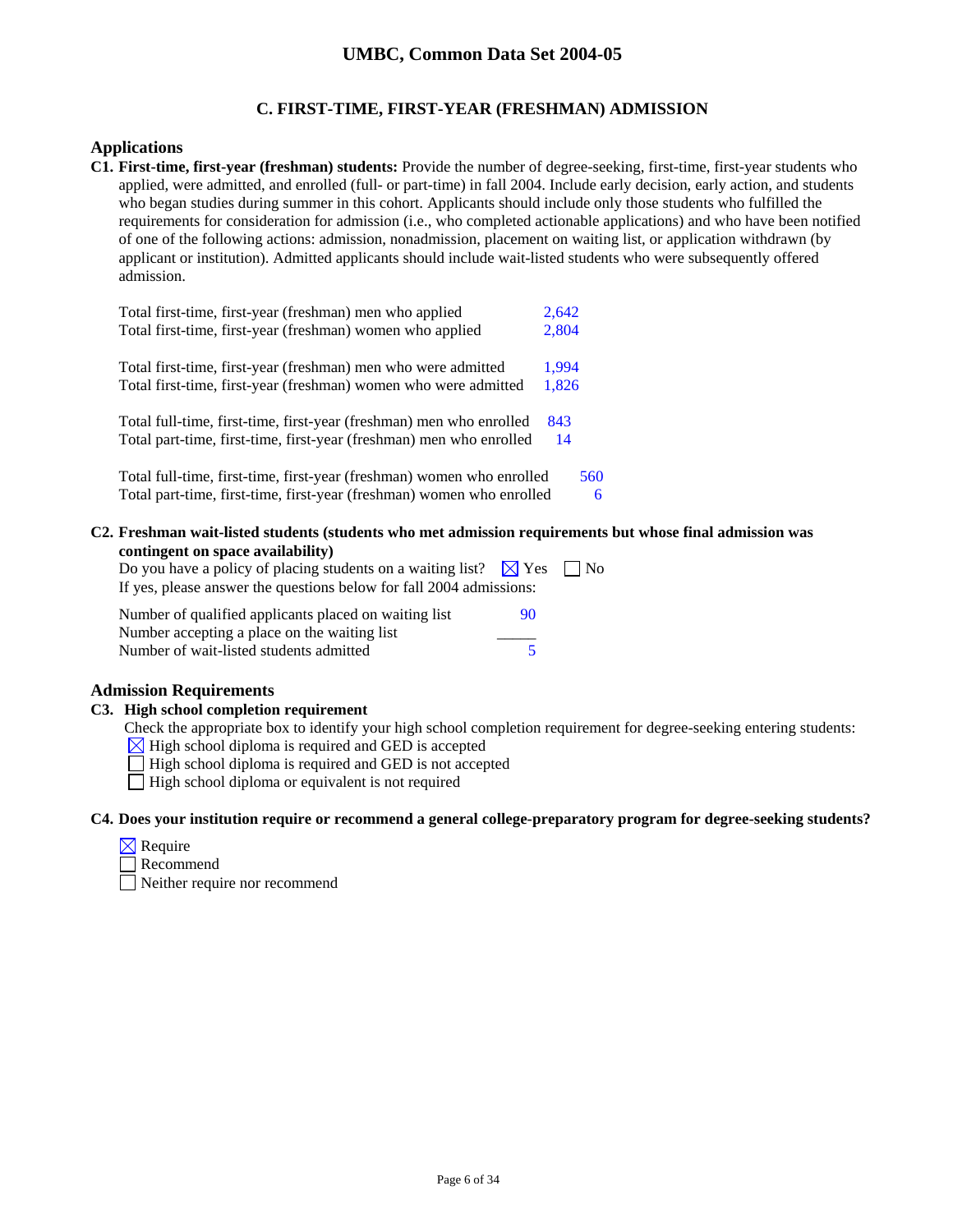**C5. Distribution of high school units required and/or recommended.** Specify the distribution of academic high school course units required and/or recommended of all or most degree-seeking students using Carnegie units (one unit equals one year of study or its equivalent). If you use a different system for calculating units, please convert.

|                                  | <b>Units Required</b> | <b>Units Recommended</b> |
|----------------------------------|-----------------------|--------------------------|
| Total academic units             | 20                    | 23                       |
| English                          |                       | 4                        |
| Mathematics                      | 3                     |                          |
| Science                          | 3                     | 3                        |
| Of these, units that must be lab |                       | 2                        |
| Foreign language                 | 2                     | $\overline{2}$           |
| Social studies                   | $\overline{2}$        | $\overline{\mathcal{L}}$ |
| <b>History</b>                   | $\overline{2}$        | $\overline{\mathcal{L}}$ |
| Academic electives               |                       |                          |
| Other (specify)                  |                       |                          |

## **Basis for Selection**

**C6.** Do you have an open admission policy, under which virtually all secondary school graduates or students with GED equivalency diplomas are admitted without regard to academic record, test scores, or other qualifications? If so, check which applies:  $n/a$ 

Open admission policy as described above for all students \_\_\_

Open admission policy as described above for most students, but selective admission for out-of-state students \_\_\_ selective admission to some programs \_\_\_ other (explain)  $\Box$ 

**C7. Relative importance of each of the following academic and nonacademic factors in your first-time, first-year, degree-seeking (freshman) admission decisions.** 

|                                                                                                                                                                                                                                                                                | <b>Very Important</b> | Important | <b>Considered</b> | <b>Not Considered</b> |
|--------------------------------------------------------------------------------------------------------------------------------------------------------------------------------------------------------------------------------------------------------------------------------|-----------------------|-----------|-------------------|-----------------------|
| Academic<br>Secondary school record<br>Class rank<br>Recommendation(s)<br>Standardized test scores<br>Essay                                                                                                                                                                    |                       |           |                   |                       |
| <b>Nonacademic</b><br>Interview<br>Extracurricular activities<br>Talent/ability<br>Character/personal qualities<br>Alumni/ae relation<br>Geographical residence<br>State residency<br>Religious affiliation/commitment<br>Minority status<br>Volunteer work<br>Work experience |                       |           |                   | MMMM                  |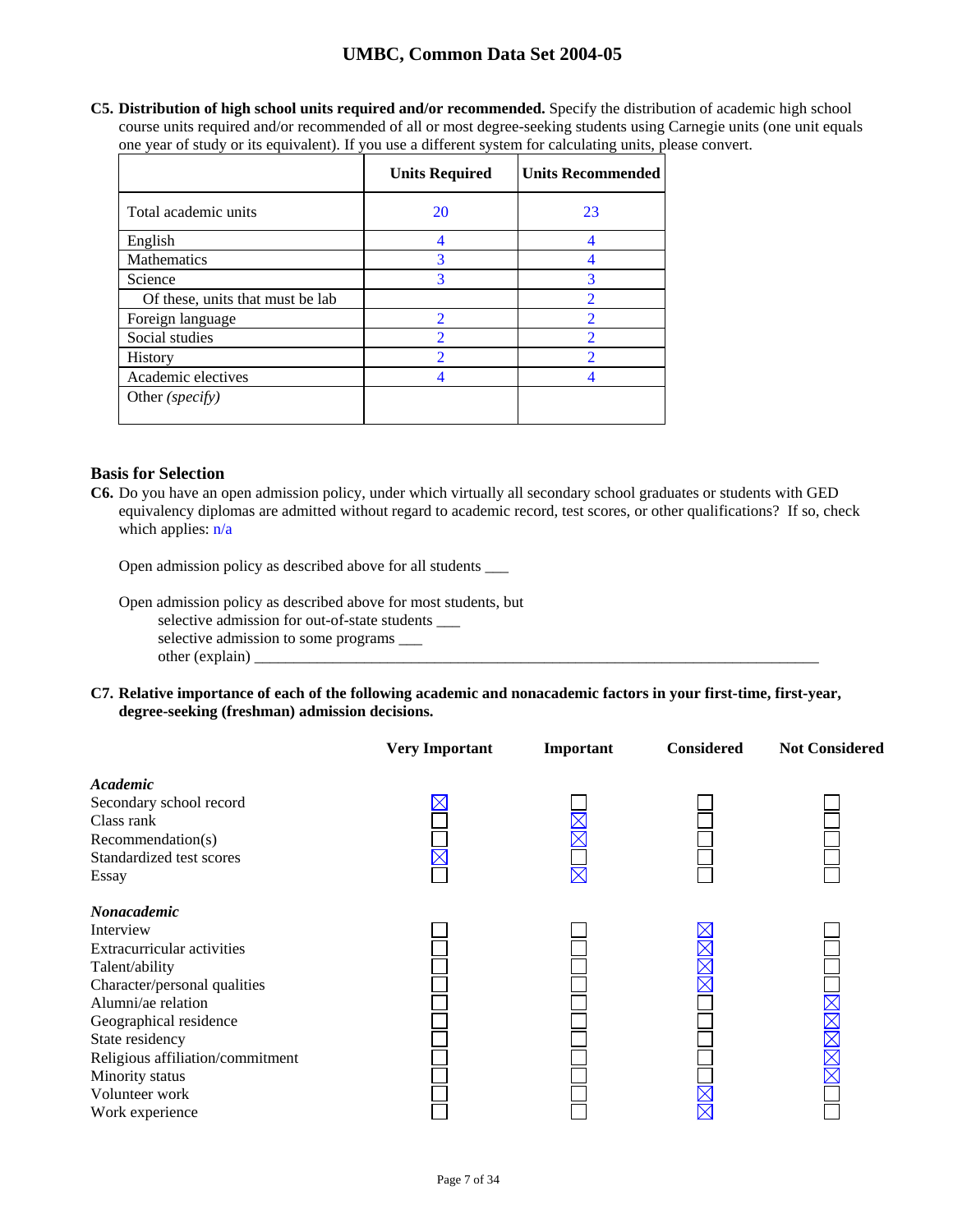### **SAT and ACT Policies**

**Note: The SAT I is now called SAT Reasoning or the SAT; SAT II Tests are now called SAT Subject Tests. As of March 2005 the SAT Reasoning Test will include a mandatory writing component; the SAT Subject Test in Writing will not be administered after January 2005. The ACT will have an optional writing component as of February 2005.** 

### **C8. Entrance exams**

A. Does your institution make use of SAT Reasoning Test, ACT, or SAT Subject Test scores in **admission** decisions for first-time, first-year, degree-seeking applicants?  $\boxtimes$  Yes  $\Box$  No

If yes, place check marks in the appropriate boxes below to reflect your institution's policies for use in admission for **Fall 2006.** 

|                                |         |           | <b>ADMISSION</b>   |                    |                 |
|--------------------------------|---------|-----------|--------------------|--------------------|-----------------|
|                                | Require | Recommend | <b>Require for</b> | <b>Consider If</b> | <b>Not Used</b> |
|                                |         |           | <b>Some</b>        | <b>Submitted</b>   |                 |
| <b>SAT Reasoning Test only</b> |         |           |                    |                    |                 |
| ACT only                       |         |           |                    |                    |                 |
| <b>SAT Reasoning or ACT</b>    |         |           |                    |                    |                 |
| SAT Reasoning and SAT Subject  |         |           |                    |                    |                 |
| <b>Tests</b>                   |         |           |                    |                    |                 |
| SAT Reasoning and SAT Subject  |         |           |                    |                    |                 |
| Tests or ACT                   |         |           |                    |                    |                 |
| <b>SAT Subject Tests only</b>  |         |           |                    |                    |                 |

B. If your institution will make use of the ACT in **admission** decisions for first-time, first-year, degree-seeking applicants for **Fall 2006**, please indicate which ONE of the following applies:

- X ACT with Writing component required
- \_\_\_ ACT without Writing component accepted.
- \_\_\_ ACT with or without Writing component accepted

C. If your institution will make use of the new SAT Reasoning Test scores in **admission** decisions for first-time, first-year, degree-seeking applicants for **Fall 2006**, please indicate which ONE of the following applies:

\_\_\_ New SAT Reasoning Test required

X New SAT Reasoning Test or the "old" SAT I (administered prior to March 2005 and without a writing component) accepted

D. **In addition**, does your institution use applicants' test scores for placement or counseling? [formerly part of C8A]

| Placement  | $\Box$ Yes | $\nabla$ No    |
|------------|------------|----------------|
| Counseling | $ $ Yes    | $\boxtimes$ No |

E. Does your institution use the SAT Reasoning or SAT Subject Tests or the ACT for **placement only**? If so, please mark the appropriate boxes below: [formerly part of C8B]

|                                                                                 | <b>PLACEMENT</b> |           |                    |
|---------------------------------------------------------------------------------|------------------|-----------|--------------------|
|                                                                                 | Require          | Recommend | <b>Require for</b> |
| <b>SAT</b> Reasoning<br><b>SAT Subject Tests</b><br>ACT<br>SAT Reasoning or ACT |                  |           | some               |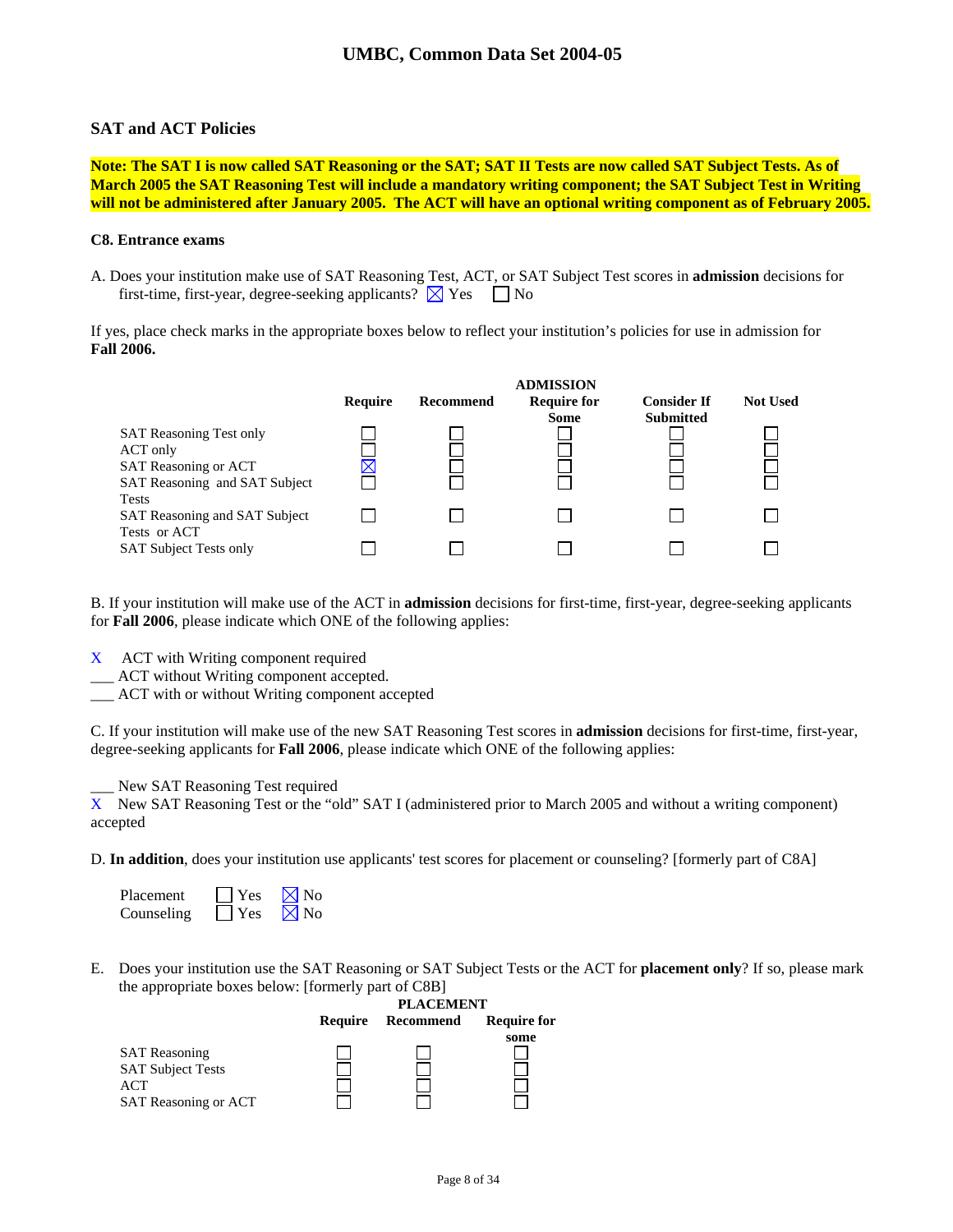### F. [formerly C8C]

Latest date by which SAT or ACT scores must be received for fall-term admission February  $1<sup>st</sup>$ 

Latest date by which SAT Subject Test scores must be received for fall-term admission  $n/a$ 

G. [formerly C8D]

If necessary, use this space to clarify your test policies (e.g., if tests are recommended for some students, or if tests are not required of some students):  $\qquad$ 

### **Freshman Profile**

Provide percentages for **ALL enrolled, degree-seeking, full-time and part-time, first-time, first-year (freshman) students**  enrolled in fall 2004, including students who began studies during summer, international students/nonresident aliens, and students admitted under special arrangements.

**C9. Percent and number of first-time, first-year (freshman) students enrolled in fall 2004 who submitted national standardized (SAT/ACT) test scores.** Include information for **ALL enrolled, degree-seeking, first-time, first-year (freshman) students who submitted test scores**. Do not include partial test scores (e.g., mathematics scores but not verbal for a category of students) or combine other standardized test results (such as TOEFL) in this item. SAT scores should be recentered scores. The 25th percentile is the score that 25 percent scored at or below; the 75th percentile score is the one that 25 percent scored at or above.

| Percent submitting SAT scores | 98.2 | Number submitting SAT scores | 1.398 |
|-------------------------------|------|------------------------------|-------|
| Percent submitting ACT scores | 10.3 | Number submitting ACT scores | 147   |

|                      | 25th Percentile | <b>75th Percentile</b> |
|----------------------|-----------------|------------------------|
| <b>SAT Verbal</b>    | 540             | 650                    |
| <b>SAT Math</b>      | 580             | 670                    |
| <b>ACT</b> Composite | 22              | 28                     |
| <b>ACT</b> English   | 21              | 28                     |
| ACT Math             |                 | 28                     |

Percent of first-time, first-year (freshman) students with scores in each range:

|         | <b>SAT Verbal</b> | <b>SAT Math</b> |
|---------|-------------------|-----------------|
| 700-800 | 11.7              | 16.6            |
| 600-699 | 37.4              | 47.6            |
| 500-599 | 42.6              | 33.5            |
| 400-499 | 8.1               | 2.3             |
| 300-399 | $\cdot$ .2        | O               |
| 200-399 |                   |                 |
|         | 100%              | 100%            |

|           | <b>ACT</b><br>Composite | <b>ACT English</b> | <b>ACT Math</b> |
|-----------|-------------------------|--------------------|-----------------|
| $30 - 36$ | 15.6                    | 14.3               | 17.0            |
| 24-29     | 53.7                    | 42.9               | 57.9            |
| 18-23     | 30.0                    | 40.1               | 22.4            |
| $12 - 17$ |                         | 2.7                | 2.7             |
| $6 - 11$  |                         |                    |                 |
| Below 6   |                         |                    |                 |
|           | 100%                    | 100%               | 100%            |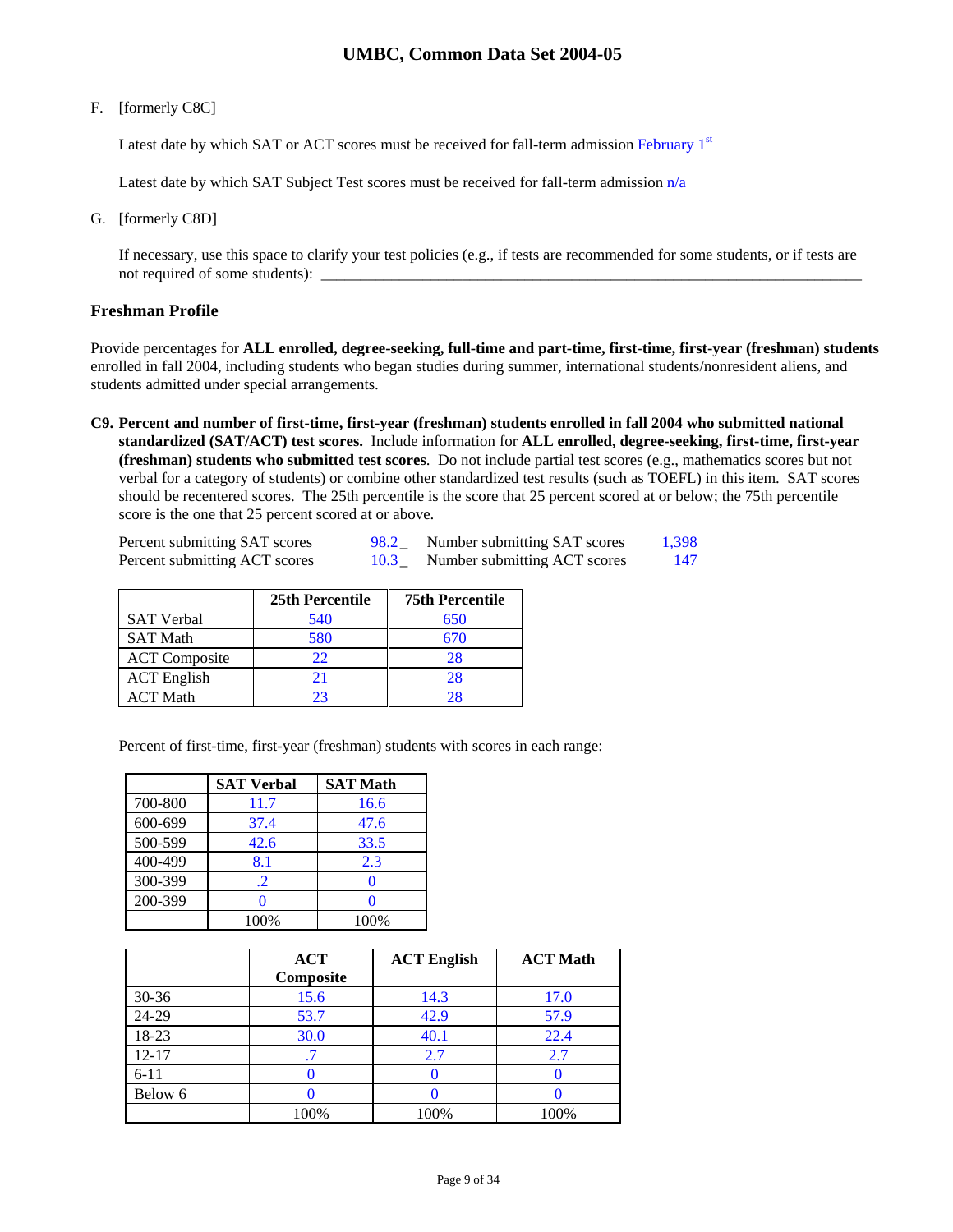**C10. Percent of all degree-seeking, first-time, first-year (freshman) students who had high school class rank within each of the following ranges (report information for those students from whom you collected high school rank information).** 

Percent in top tenth of high school graduating class 29.8 Percent in top quarter of high school graduating class 58.3 Percent in top half of high school graduating class  $85.6$  Percent in bottom half = 100%.<br>Percent in bottom half of high school graduating class  $14.4$  Prop half + bottom half = 100%. Percent in bottom half of high school graduating class Percent in bottom quarter of high school graduating class \_\_ 1.6 Percent of total first-time, first-year (freshman) students who submitted high school class rank: 49.3%

**C11. Percentage of all enrolled, degree-seeking, first-time, first-year (freshman) students who had high school gradepoint averages within each of the following ranges (using 4.0 scale). Report information only for those students from whom you collected high school GPA.** 

| Percent who had GPA of 3.0 and higher    | 83.6         |
|------------------------------------------|--------------|
| Percent who had GPA between 2.0 and 2.99 | 16.4         |
| Percent who had GPA between 1.0 and 1.99 | $\mathbf{0}$ |
| Percent who had GPA below 1.0            | $\Omega$     |
|                                          | 100%         |

### **C12. Average high school GPA of all degree-seeking, first-time, first-year (freshman) students who submitted GPA:** 3.53

Percent of total first-time, first-year (freshman) students who submitted high school GPA: 97.9%

### **Admission Policies**

#### **C13. Application fee**

| Does your institution have an application fee?                                                                       | $\boxtimes$ Yes           | $\Box$ No |
|----------------------------------------------------------------------------------------------------------------------|---------------------------|-----------|
| Amount of application fee: \$50.00<br>Can it be waived for applicants with financial need?                           | $\boxtimes$ Yes $\Box$ No |           |
| C14. Application closing date                                                                                        |                           |           |
| Does your institution have an application closing date?<br>Application closing date (fall): February 1 <sup>st</sup> | $\boxtimes$ Yes           | $\Box$ No |
| Priority date: November 1 <sup>st</sup>                                                                              |                           |           |

### **C15.** Are first-time, first-year students accepted for terms other than the fall?  $\boxtimes$  Yes  $\Box$  No

#### **C16. Notification to applicants of admission decision sent** *(fill in one only)*

| On a rolling basis beginning (date): December $1st$ |  |
|-----------------------------------------------------|--|
| $By$ (date):                                        |  |
| Other:                                              |  |

#### **C17. Reply policy for admitted applicants** *(fill in one only)*

Must reply by (date):  $\_\_$ No set date: \_ Must reply by May 1 or within 2 weeks if notified thereafter Other: \_\_\_\_\_\_\_\_\_\_

### **C18. Deferred admission:** Does your institution allow students to postpone enrollment after admission?

 $\boxtimes$  Yes  $\Box$  No

If yes, maximum period of postponement: 1 semester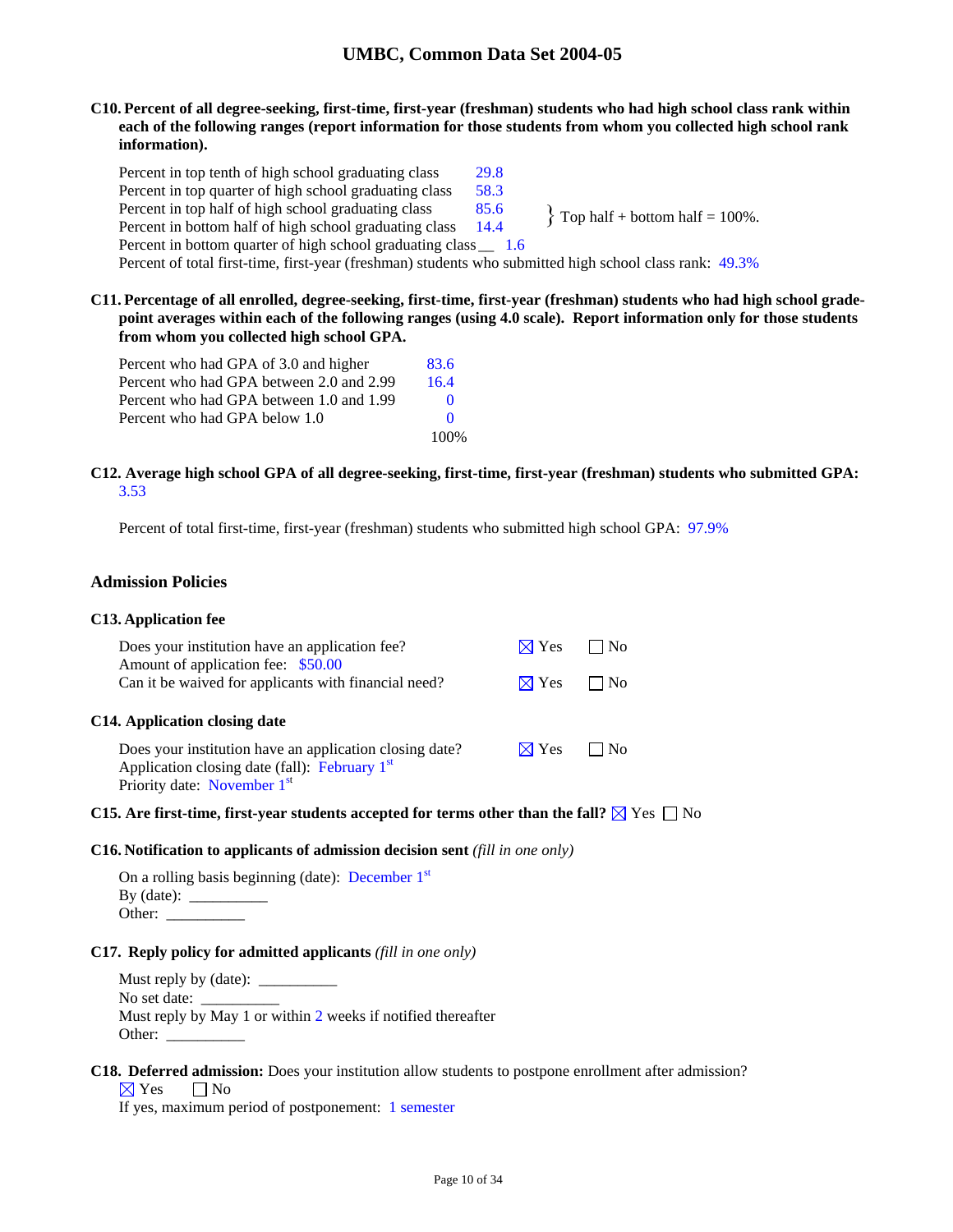**C19. Early admission of high school students:** Does your institution allow high school students to enroll as full-time, firsttime, first-year (freshman) students one year or more before high school graduation?  $\boxtimes$  Yes  $\Box$  No

**C20. Common Application:** Will you accept the Common Application distributed by the National Association of

| Secondary School Principals if submitted?                 | $\boxtimes$ Yes $\Box$ No |  |
|-----------------------------------------------------------|---------------------------|--|
| If "yes," are supplemental forms required?                | $\boxtimes$ Yes $\Box$ No |  |
| Is your college a member of the Common Application Group? | $\Box$ Yes $\Box$ No      |  |

### **Early Decision and Early Action Plans**

**C21. Early decision:** Does your institution offer an early decision plan (an admission plan that permits students to apply and be notified of an admission decision well in advance of the regular notification date and that asks students to commit to attending if accepted) for first-time, first-year (freshman) applicants for fall enrollment?  $\square$  Yes  $\boxtimes$  No

| If "yes," please complete the following:                                                                                      |  |
|-------------------------------------------------------------------------------------------------------------------------------|--|
| First or only early decision plan closing date<br>First or only early decision plan notification date                         |  |
| Other early decision plan closing date<br>Other early decision plan notification date                                         |  |
| For the Fall 2004 entering class:                                                                                             |  |
| Number of early decision applications received by your institution<br>Number of applicants admitted under early decision plan |  |
| Please provide significant details about your early decision plan:                                                            |  |

**C22. Early action:** Do you have a nonbinding early action plan whereby students are notified of an admission decision well in advance of the regular notification date but do not have to commit to attending your college?

 $\boxtimes$  Yes  $\Box$  No

If "yes," please complete the following:

Early action closing date  $\blacksquare$  November 1st Early action notification date December 1<sup>st</sup>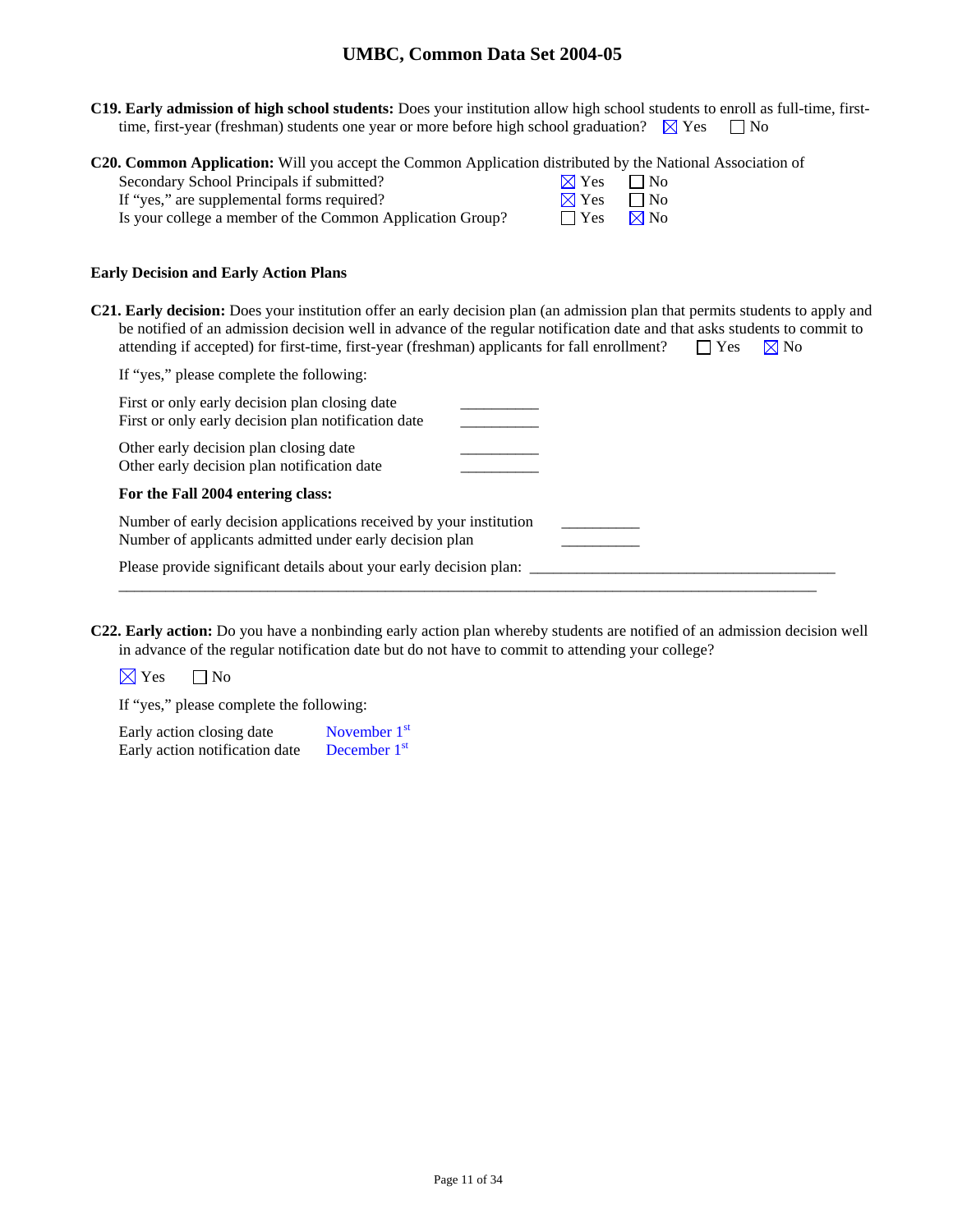## **D. TRANSFER ADMISSION**

### **Fall Applicants**

**D1.** Does your institution enroll transfer students?  $\boxtimes$  Yes  $\Box$  No (If no, please skip to Section E) If yes, may transfer students earn advanced standing credit by transferring credits earned from course work completed at other colleges/universities?  $\times$  Yes  $\Box$  No

**D2.** Provide the number of students who applied, were admitted, and enrolled as degree-seeking transfer students in fall 2004.

|       | <b>Applicants</b> | <b>Admitted Applicants</b> | <b>Enrolled Applicants</b> |
|-------|-------------------|----------------------------|----------------------------|
| Men   |                   | 687                        | 494                        |
| Women | 1148              | 926                        | 600                        |
| Total | 2059              | 1613                       | 1094                       |

### **Application for Admission**

- **D3.** Indicate terms for which transfers may enroll:  $\boxtimes$  Fall  $\boxtimes$  Winter  $\boxtimes$  Spring  $\boxtimes$  Summer
- **D4.** Must a transfer applicant have a minimum number of credits completed or else must apply as an entering freshman?  $\boxtimes$  Yes  $\Box$  No If yes, what is the minimum number of credits and the unit of measure? 12 credits
- **D5.** Indicate all items required of transfer students to apply for admission:

|                                                             | <b>Required</b><br>of All | Recommended<br>of All | Recommended<br>of Some | <b>Required of</b><br><b>Some</b> | Not required |
|-------------------------------------------------------------|---------------------------|-----------------------|------------------------|-----------------------------------|--------------|
| High school transcript                                      |                           |                       | X                      |                                   |              |
| College transcript $(s)$                                    | X                         |                       |                        |                                   |              |
| Essay or personal statement                                 |                           |                       |                        |                                   |              |
| Interview                                                   |                           |                       |                        |                                   |              |
| Standardized test scores                                    |                           |                       |                        |                                   |              |
| Statement of good standing<br>from prior institution( $s$ ) |                           |                       | X                      |                                   |              |

- **D6.** If a minimum high school grade point average is required of transfer applicants, specify (on a 4.0 scale):  $n/a$
- **D7**. If a minimum college grade point average is required of transfer applicants, specify (on a 4.0 scale): 2.0
- **D8**. List any other application requirements specific to transfer applicants:

\_\_\_\_\_\_\_\_\_\_\_\_\_\_\_\_\_\_\_\_\_\_\_\_\_\_\_\_\_\_\_\_\_\_\_\_\_\_\_\_\_\_\_\_\_\_\_\_\_\_\_\_\_\_\_\_\_\_\_\_\_\_\_\_\_\_\_\_\_\_\_\_\_\_\_\_\_\_\_\_\_\_\_\_\_\_\_\_\_\_\_ \_\_\_\_\_\_\_\_\_\_\_\_\_\_\_\_\_\_\_\_\_\_\_\_\_\_\_\_\_\_\_\_\_\_\_\_\_\_\_\_\_\_\_\_\_\_\_\_\_\_\_\_\_\_\_\_\_\_\_\_\_\_\_\_\_\_\_\_\_\_\_\_\_\_\_\_\_\_\_\_\_\_\_\_\_\_\_\_\_\_\_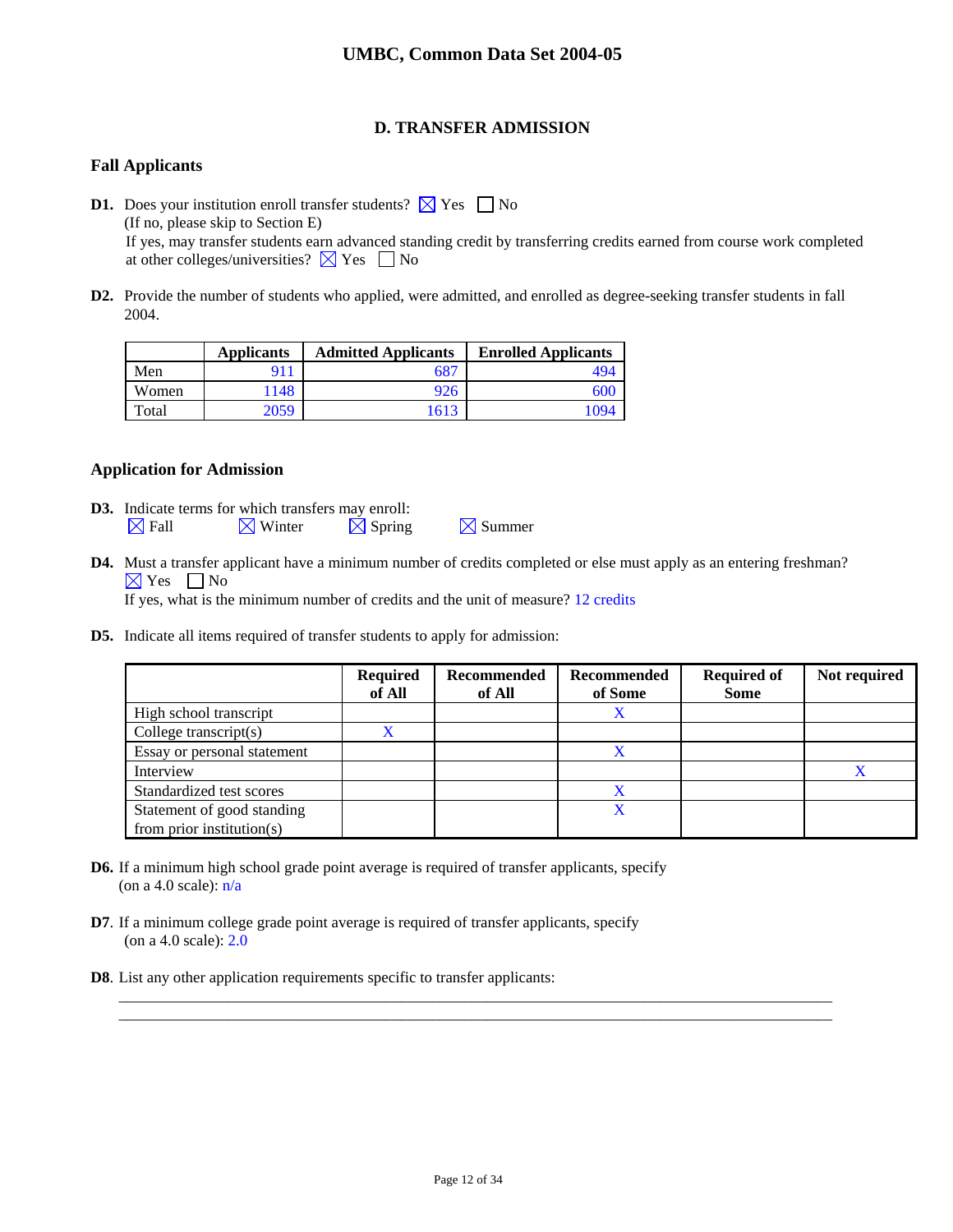**D9.** List application priority, closing, notification, and candidate reply dates for transfer students. If applications are reviewed on a continuous or rolling basis, place a check mark in the "Rolling admission" column.

|        | <b>Priority Date</b> | <b>Closing Date</b> | <b>Notification Date</b> | <b>Reply Date</b> | <b>Rolling</b><br><b>Admission</b> |
|--------|----------------------|---------------------|--------------------------|-------------------|------------------------------------|
| Fall   | March 1              | $\text{Mav } 31$    |                          |                   |                                    |
| Winter |                      |                     |                          |                   |                                    |
| Spring | November 15          | December 15         |                          |                   |                                    |
| Summer |                      |                     |                          |                   |                                    |

\_\_\_\_\_\_\_\_\_\_\_\_\_\_\_\_\_\_\_\_\_\_\_\_\_\_\_\_\_\_\_\_\_\_\_\_\_\_\_\_\_\_\_\_\_\_\_\_\_\_\_\_\_\_\_\_\_\_\_\_\_\_\_\_\_\_\_\_\_\_\_\_\_\_\_\_\_\_\_\_\_\_\_\_\_\_\_\_\_ \_\_\_\_\_\_\_\_\_\_\_\_\_\_\_\_\_\_\_\_\_\_\_\_\_\_\_\_\_\_\_\_\_\_\_\_\_\_\_\_\_\_\_\_\_\_\_\_\_\_\_\_\_\_\_\_\_\_\_\_\_\_\_\_\_\_\_\_\_\_\_\_\_\_\_\_\_\_\_\_\_\_\_\_\_\_\_\_\_

|  |  |  |  | <b>D10.</b> Does an open admission policy, if reported, apply to transfer students? $\Box$ Yes $\boxtimes$ No |  |  |  |
|--|--|--|--|---------------------------------------------------------------------------------------------------------------|--|--|--|
|--|--|--|--|---------------------------------------------------------------------------------------------------------------|--|--|--|

**D11**. Describe additional requirements for transfer admission, if applicable:

### **Transfer Credit Policies**

- **D12.** Report the lowest grade earned for any course that may be transferred for credit: C-
- **D13.** Maximum number of credits or courses that may be transferred from a two-year institution: Number 60 Unit type credits
- **D14**. Maximum number of credits or courses that may be transferred from a four-year institution: Number 90 Unit type credits
- **D15.** Minimum number of credits that transfers must complete at your institution to earn an associate degree: \_\_\_\_\_\_\_\_\_\_\_\_
- **D16.** Minimum number of credits that transfers must complete at your institution to earn a bachelor's degree: 30

\_\_\_\_\_\_\_\_\_\_\_\_\_\_\_\_\_\_\_\_\_\_\_\_\_\_\_\_\_\_\_\_\_\_\_\_\_\_\_\_\_\_\_\_\_\_\_\_\_\_\_\_\_\_\_\_\_\_\_\_\_\_\_\_\_\_\_\_\_\_\_\_\_\_\_\_\_\_\_\_\_\_\_\_\_\_\_\_\_ \_\_\_\_\_\_\_\_\_\_\_\_\_\_\_\_\_\_\_\_\_\_\_\_\_\_\_\_\_\_\_\_\_\_\_\_\_\_\_\_\_\_\_\_\_\_\_\_\_\_\_\_\_\_\_\_\_\_\_\_\_\_\_\_\_\_\_\_\_\_\_\_\_\_\_\_\_\_\_\_\_\_\_\_\_\_\_\_\_

**D17.** Describe other transfer credit policies: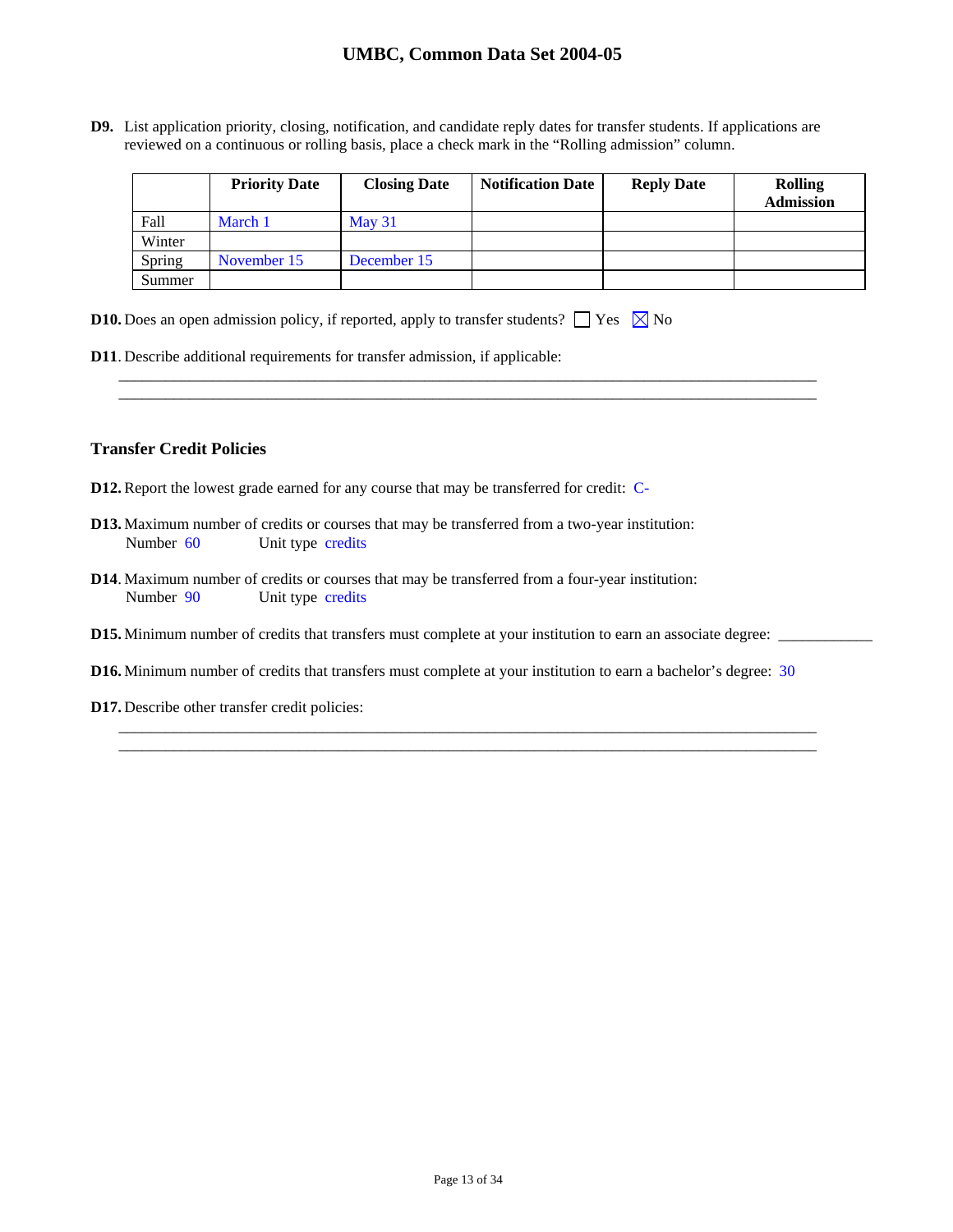## **E. ACADEMIC OFFERINGS AND POLICIES**

- **E1. Special study options:** Identify those programs available at your institution. Refer to the glossary for definitions.
	- $\Box$  Accelerated program  $\boxtimes$  Honors program
	- $\boxtimes$  Cooperative (work-study) program  $\boxtimes$  Independent study
	- $\boxtimes$  Cross-registration  $\boxtimes$  Internships
	-
	- $\boxtimes$  Double major  $\boxtimes$  Student-designed major
	- $\boxtimes$  Dual enrollment  $\boxtimes$  Study abroad
	- $\boxtimes$  English as a Second Language (ESL)  $\boxtimes$  Teacher certification program
	- $\boxtimes$  Exchange student program (domestic)  $\Box$  Weekend college
	- External degree program
	- Other (specify):
- 
- 
- 
- $\boxtimes$  Distance learning  $\boxtimes$  Liberal arts/career combination
	-
	-
	-
	-

### **E2. Has been removed from the CDS.**

### **E3. Areas in which all or most students are required to complete some course work prior to graduation:**

- $\times$  Arts/fine arts  $\times$  Humanities
- $\Box$  Computer literacy  $\boxtimes$  Mathematics
- $\boxtimes$  English (including composition)  $\Box$  Philosophy
- 
- 
- Other (describe):
- $\boxtimes$  Foreign languages  $\boxtimes$  Sciences (biological or physical)  $\Box$  History  $\Box$  Social science

### **E4-E8 Library Collections: The CDS publishers will collect library data again when a new Academic Libraries Survey is fielded.**

# **F. STUDENT LIFE**

### **F1. Percentages of first-time, first-year (freshman) students and all degree-seeking undergraduates enrolled in fall 2004 who fit the following categories:**

|                                                                              | First-time, first-year | Undergraduates |
|------------------------------------------------------------------------------|------------------------|----------------|
|                                                                              | (freshman) students    |                |
| Percent who are from out of state (exclude international/nonresident aliens) | 11.8%                  | 8.5%           |
| Percent of men who join fraternities                                         | 3.0%                   | 4.0%           |
| Percent of women who join sororities                                         | 3.0%                   | 4.0%           |
| Percent who live in college-owned, -operated, or -affiliated housing         | 74.3%                  | 32.9%          |
| Percent who live off campus or commute                                       | 25.7%                  | 67.1%          |
| Percent of students age 25 and older                                         | $.5\%$                 | 16.2%          |
| Average age of full-time students                                            | 18.2                   | 21.3           |
| Average age of all students (full- and part-time)                            | 18.3                   | 22.2           |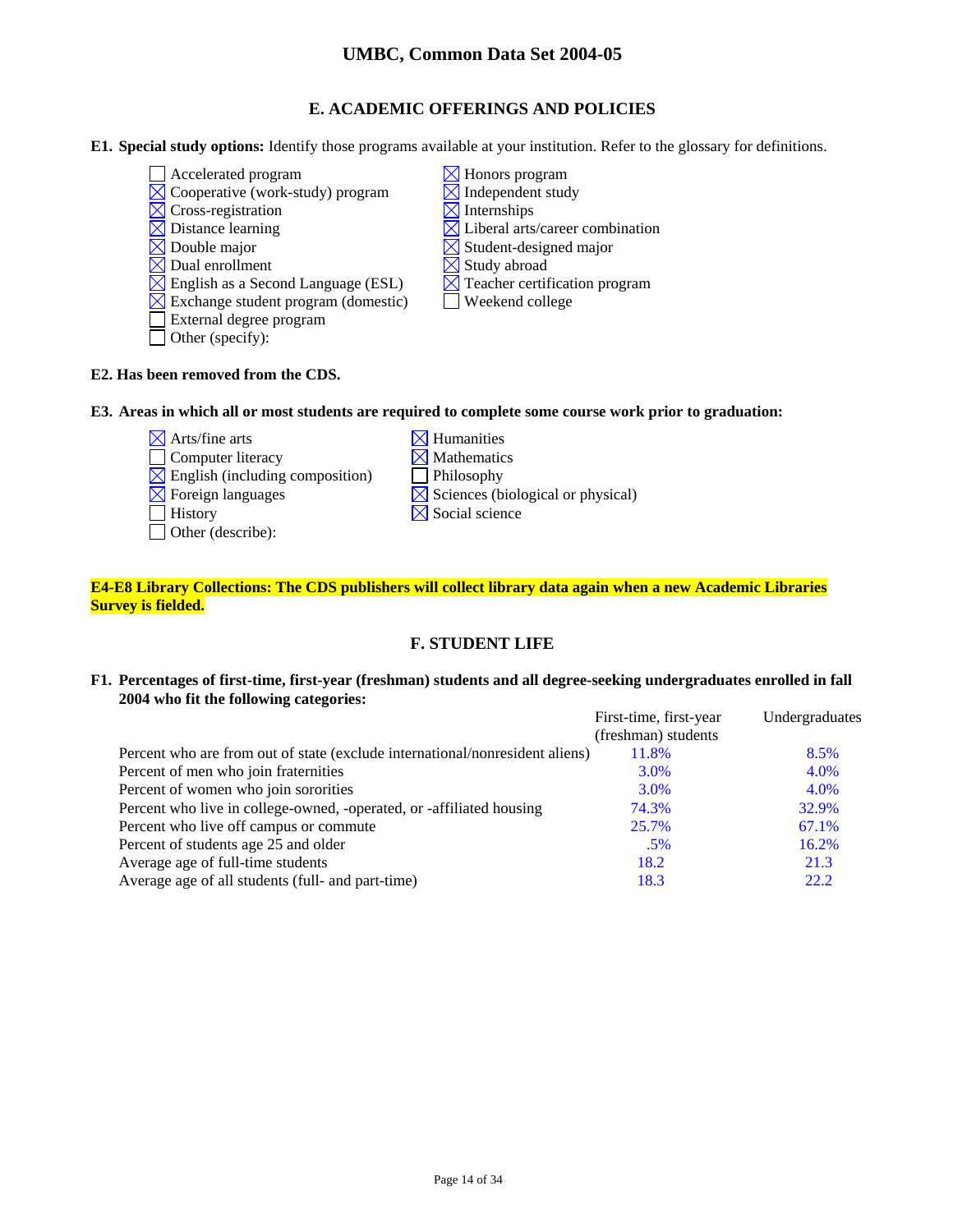| F2. Activities offered Identify those programs available at your institution. |
|-------------------------------------------------------------------------------|
|-------------------------------------------------------------------------------|

| $\boxtimes$ Choral groups     | $\Box$ Marching band        | $\boxtimes$ Student government |
|-------------------------------|-----------------------------|--------------------------------|
| $\boxtimes$ Concert band      | $\boxtimes$ Music ensembles | $\boxtimes$ Student newspaper  |
| $\boxtimes$ Dance             | Musical theater             | Student-run film society       |
| $\boxtimes$ Drama/theater     | <b>Opera</b>                | $\boxtimes$ Symphony orchestra |
| $\boxtimes$ Jazz band         | $\boxtimes$ Pep band        | Television station             |
| $\boxtimes$ Literary magazine | $\boxtimes$ Radio station   | Yearbook                       |

**F3. ROTC** (program offered in cooperation with Reserve Officers' Training Corps)

Other housing options (specify):  $\Box$ 

| Army ROTC is offered:<br>On campus                                                                                                           |
|----------------------------------------------------------------------------------------------------------------------------------------------|
| $\boxtimes$ At cooperating institution (name): Johns Hopkins                                                                                 |
| Naval ROTC is offered:<br>On campus                                                                                                          |
|                                                                                                                                              |
| Air Force ROTC is offered:<br>On campus                                                                                                      |
| <b>F4. Housing:</b> Check all types of college-owned, -operated, or -affiliated housing available for undergraduates at your<br>institution. |
| Coed dorms<br>Special housing for disabled students<br>Special housing for international students<br>Men's dorms                             |

| Men's dorms                                | Special housing for international  |
|--------------------------------------------|------------------------------------|
| Women's dorms                              | $\Box$ Fraternity/sorority housing |
| Apartments for married students            | Cooperative housing                |
| $\boxtimes$ Apartments for single students |                                    |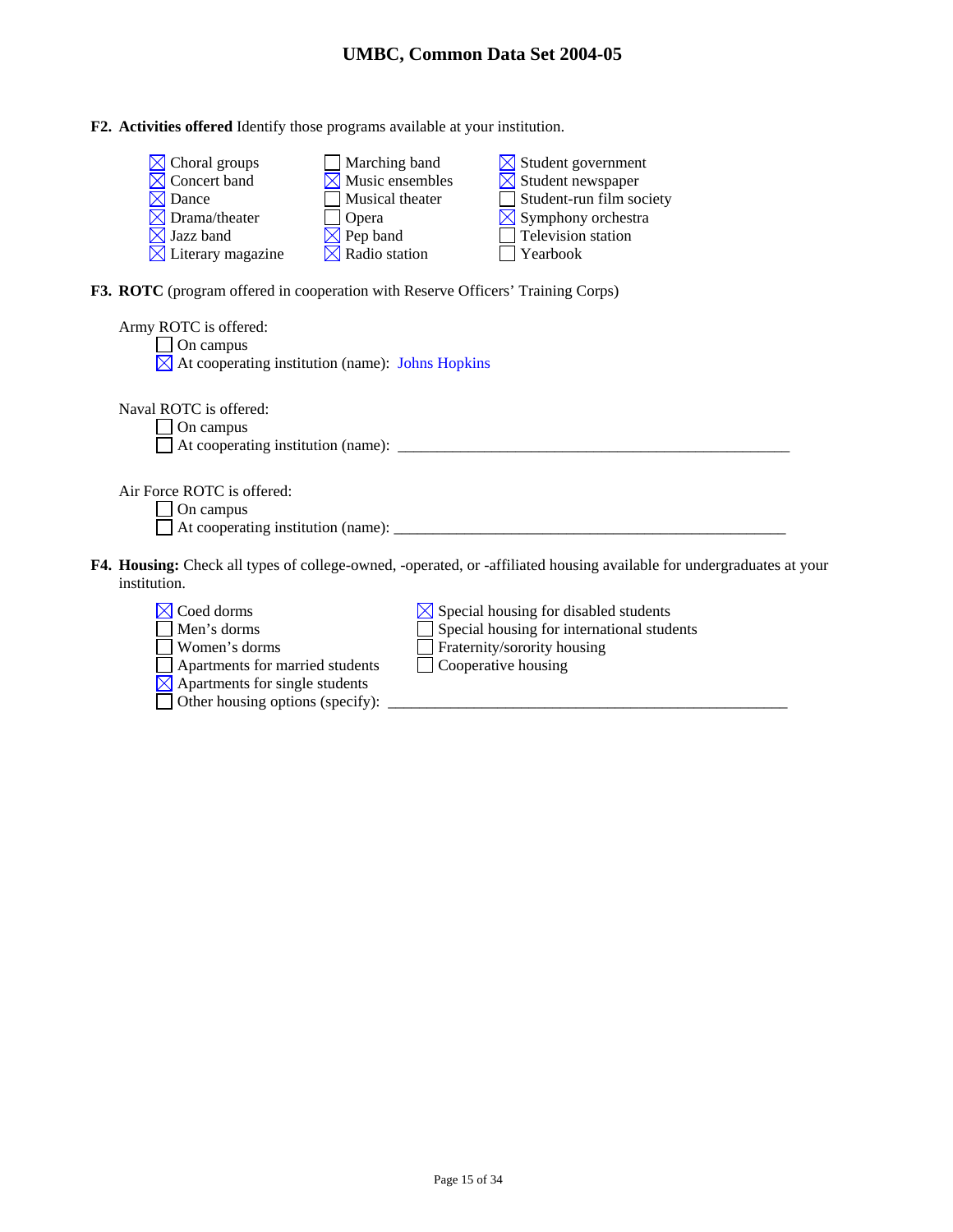## **G. ANNUAL EXPENSES**

### **Provide 2005-2006 academic year costs of attendance for the following categories that are applicable to your institution.**

Check here if your institution's 2005-2006 academic year costs of attendance are not available at this time and provide an approximate date (i.e., month/day) when your institution's final 2005-2006 academic year costs of attendance will be available:

### **G1. Undergraduate full-time tuition, required fees, room and board**

List the typical tuition, required fees, and room and board for a full-time undergraduate student for the FULL 2005-2006 academic year (30 semester hours or 45 quarter hours for institutions that derive annual tuition by multiplying credit hour cost by number of credits). A full academic year refers to the period of time generally extending from September to June; usually equated to two semesters, two trimesters, three quarters, or the period covered by a four-one-four plan. Room and board is defined as double occupancy and 19 meals per week or the maximum meal plan. **Required fees** include only charges that all full-time students must pay that are *not* included in tuition (e.g., registration, health, or activity fees.) Do *not* include optional fees (e.g., parking, laboratory use).

|                             | <b>FIRST-YEAR</b> | <b>UNDERGRADUATES</b> |
|-----------------------------|-------------------|-----------------------|
| PRIVATE INSTITUTION         |                   |                       |
| Tuition:                    |                   |                       |
| PUBLIC INSTITUTION          |                   |                       |
| Tuition:                    |                   |                       |
| In-district:                |                   |                       |
|                             |                   | 6,484                 |
| In-state (out-of-district): |                   |                       |
|                             |                   | 14,560                |
| Out-of-state:               |                   |                       |
| <b>NONRESIDENT ALIEN:</b>   |                   | 14,560                |
| Tuition:                    |                   |                       |
| <b>REQUIRED FEES:</b>       |                   | 2,036                 |
|                             |                   |                       |
|                             |                   |                       |
| <b>ROOM AND BOARD:</b>      |                   | 8,090                 |
| (on-campus)                 |                   |                       |
| <b>ROOM ONLY:</b>           |                   | 4,930                 |
| (on-campus)                 |                   |                       |
| <b>BOARD ONLY:</b>          |                   | 3,160                 |
| (on-campus meal plan)       |                   |                       |

Comprehensive tuition and room and board fee (if your college cannot provide separate tuition and room and board fees): \_\_\_\_\_\_\_\_\_\_\_\_\_\_\_\_\_\_\_\_\_\_\_

Other:

| G2. Number of credits per term a student can take for the stated full-time tuition | 12 minimum | maximum |
|------------------------------------------------------------------------------------|------------|---------|
|------------------------------------------------------------------------------------|------------|---------|

 $\mathcal{L}_\text{max}$  , and the set of the set of the set of the set of the set of the set of the set of the set of the set of the set of the set of the set of the set of the set of the set of the set of the set of the set of the

**G3. Do tuition and fees vary by year of study (e.g., sophomore, junior, senior)?**  $\Box$  Yes  $\Box$  Yo

G4. If tuition and fees vary by undergraduate instructional program, describe briefly: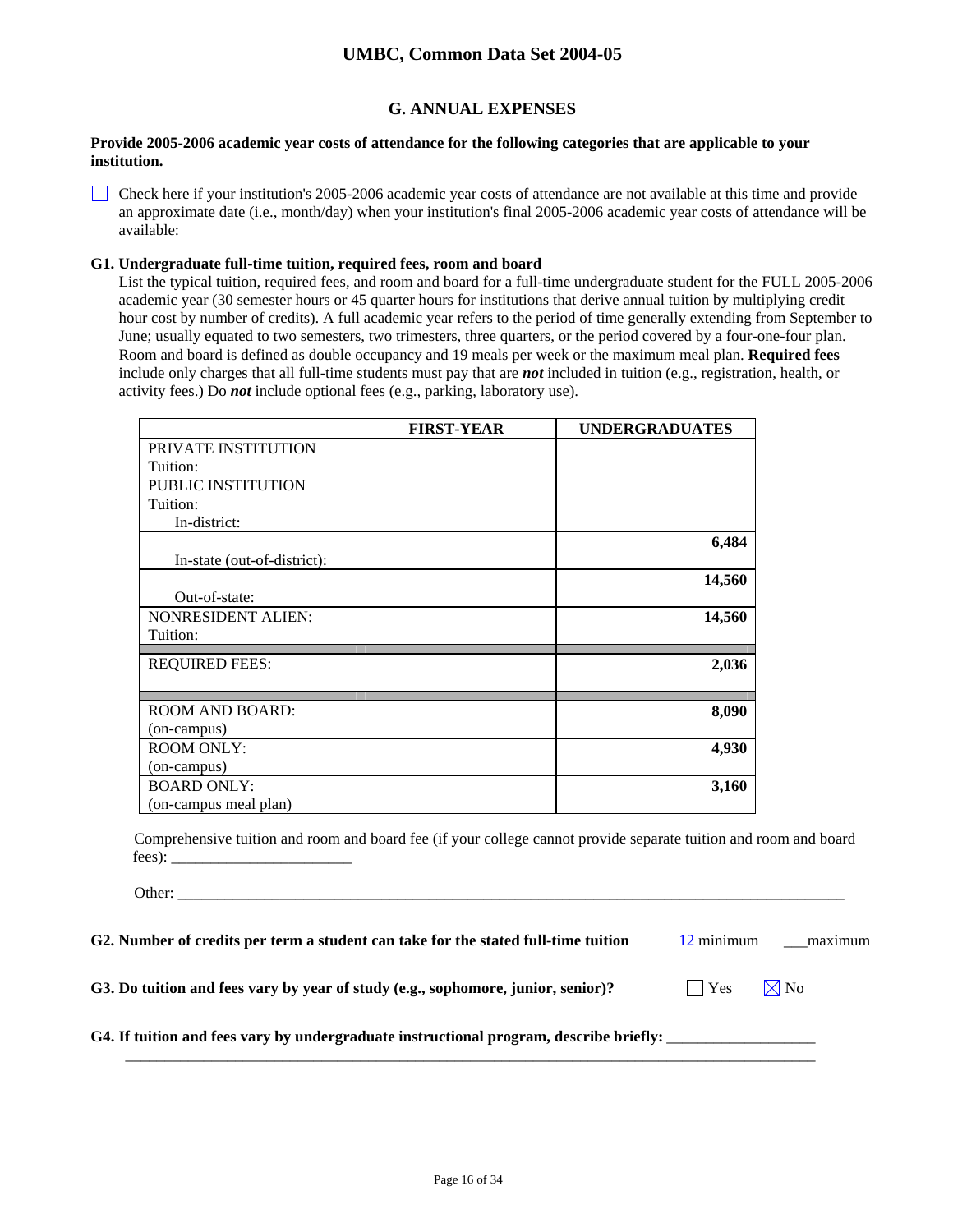|                     | <b>Residents</b> | <b>Commuters</b><br>(living at home) | <b>Commuters</b><br>(not living at<br>home) |
|---------------------|------------------|--------------------------------------|---------------------------------------------|
| Books and supplies: | 1,000            | 1,000                                | 1,000                                       |
| Room only:          |                  |                                      | 8,021                                       |
| Board only:         |                  | 1,500                                | 3,269                                       |
| Transportation:     | 600              | 2,500                                | 2,500                                       |
| Other expenses:     | 1,446            | 1,446                                | 1,446                                       |

## **G5. Provide the estimated expenses for a typical full-time undergraduate student:**

## **G6. Undergraduate per-credit-hour charges:**

| <b>PRIVATE INSTITUTIONS:</b> |     |
|------------------------------|-----|
| PUBLIC INSTITUTIONS          |     |
|                              |     |
| In-district:                 |     |
|                              | 270 |
| In-state (out-of-district):  |     |
|                              | 606 |
| Out-of-state:                |     |
| <b>NONRESIDENT ALIENS:</b>   | 606 |
|                              |     |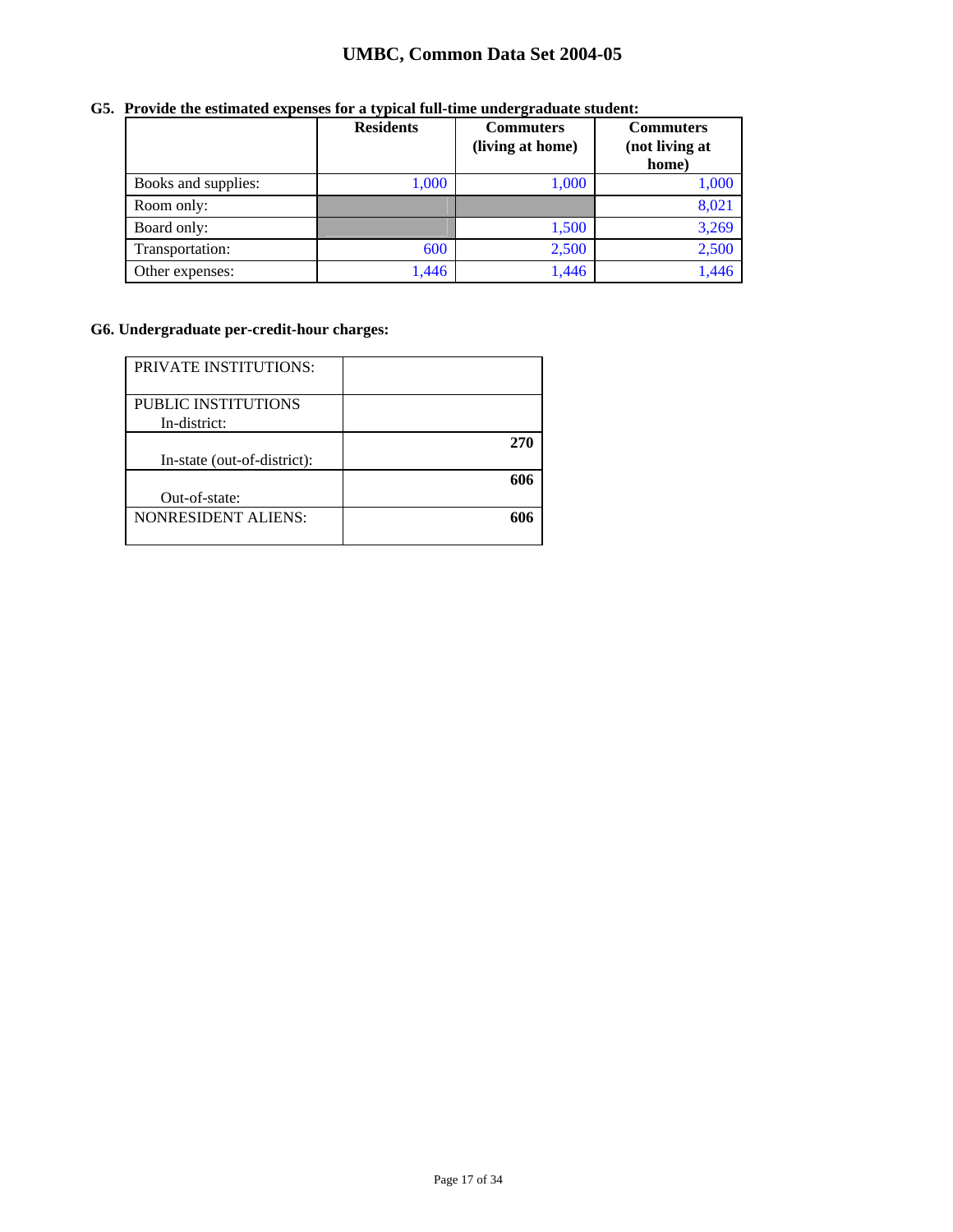## **H. FINANCIAL AID**

### **Please refer to the following financial aid definitions when completing Section H.**

#### **Awarded aid:** The dollar amounts offered to financial aid applicants.

**Financial aid applicant:** Any applicant who submits **any one of** the institutionally required financial aid applications/forms, such as the FAFSA.

**Indebtedness:** Aggregate dollar amount borrowed through any loan programs (federal, state, subsidized, unsubsidized, private, etc.; excluding parent loans) while the student was enrolled at an institution. Student loans co-signed by a parent are assumed to be the responsibility of the student and **should** be included.

**Institutional and external funds**: Endowment, alumni, or external monies for which the institution determines the recipient or the dollar amount awarded.

**Financial need:** As determined by your institution using the federal methodology and/or your institution's own standards.

**Need-based aid:** College-funded or college-administered award from institutional, state, federal, or other sources for which a student must have financial need to qualify. This includes both institutional and noninstitutional student aid (grants, jobs, and loans).

**Need-based scholarship or grant aid:** Scholarships and grants from institutional, state, federal, or other sources for which a student must have financial need to qualify.

**Need-based self-help aid:** Loans and jobs from institutional, state, federal, or other sources for which a student must demonstrate financial need to qualify.

**Non-need-based scholarship or grant aid:** Scholarships and grants, gifts, or merit-based aid from institutional, state, federal, or other sources (including unrestricted funds or gifts and endowment income) awarded solely on the basis of academic achievement, merit, or any other non-need-based reason. When reporting questions H1 and H2, non-need-based aid that is used to meet need should be counted as need-based aid.

**Note: Suggested order of precedence for counting non-need money as need-based:** 

Non-need institutional grants Non-need tuition waivers Non-need athletic awards Non-need federal grants Non-need state grants Non-need outside grants Non-need student loans Non-need parent loans Non-need work

**Non-need-based self-help aid:** Loans and jobs from institutional, state, or other sources for which a student need not demonstrate financial need to qualify.

**Scholarships/grants from external sources:** Monies received from outside (private) sources that the student brings with them (e.g., Kiwanis, National Merit scholarships). The institution may process paperwork to receive the dollars, but it has no role in determining the recipient or the dollar amount awarded.

**Work study and employment**: Federal and state work study aid, and any employment packaged by your institution in financial aid awards.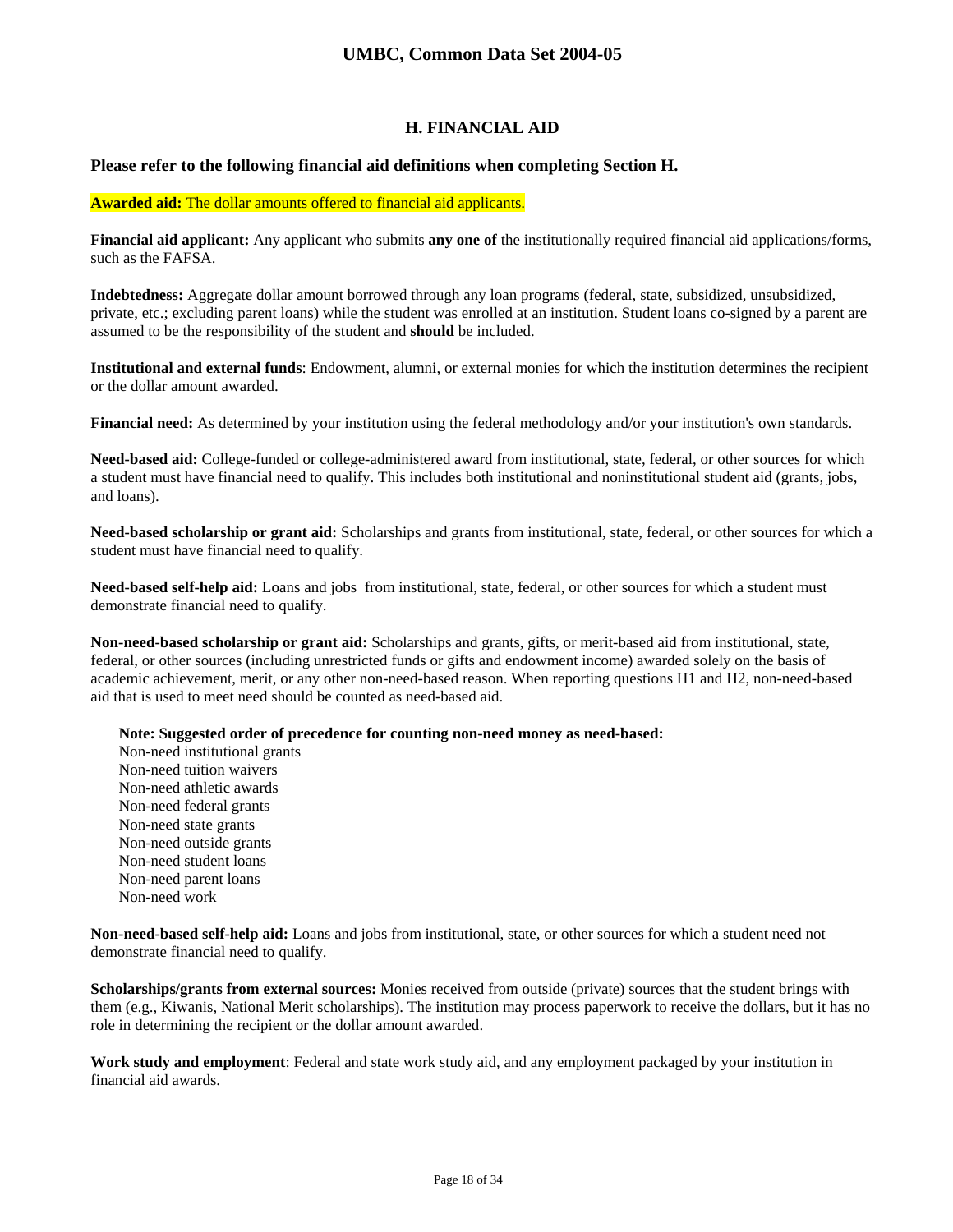### **Aid Awarded to Enrolled Undergraduates**

**H1.** Enter total dollar amounts **awarded** to enrolled full-time and less than full-time degree-seeking undergraduates **(using the same cohort reported in CDS Question B1, "total degree-seeking" undergraduates)** in the following categories. (Note: If the data being reported are final figures for the 2003-2004 academic year (see the next item below), use the 2003-2004 academic year's CDS Question B1 cohort.) Include aid awarded to international students (i.e., those not qualifying for federal aid). **Aid that is non-need-based but that was used to meet need should be reported in the need-based aid column. (For a suggested order of precedence in assigning categories of aid to cover need, see the entry for "non-need-based scholarship or grant aid" on the last page of the definitions section.)** 

Indicate the academic year for which data are reported for **items H1**, **H2**, **H2A**, and **H6** below:  $\Box$  2004-2005 estimated or  $\Box$  2003-2004 final

Which needs-analysis methodology does your institution use in awarding institutional aid? **(Formerly H3)**   $X$  Federal methodology (FM)

\_\_\_ Institutional methodology (IM)

\_\_\_ Both FM and IM

|                                                                                                                                                                                              | Need-based<br>(Include non-need-based | Non-need-based<br>(Exclude non-need-based |
|----------------------------------------------------------------------------------------------------------------------------------------------------------------------------------------------|---------------------------------------|-------------------------------------------|
|                                                                                                                                                                                              | aid use to meet need.)                | aid use to meet need.)                    |
|                                                                                                                                                                                              | \$                                    | \$                                        |
| <b>Scholarships/Grants</b>                                                                                                                                                                   |                                       |                                           |
| Federal                                                                                                                                                                                      | 6,018,686                             | 592,521                                   |
| State (i.e., all states, not only the state in<br>which your institution is located)                                                                                                         | 4,199,020                             | 1,655,318                                 |
| Institutional (endowment, alumni, or<br>other institutional awards) and external<br>funds awarded by the college excluding<br>athletic aid and tuition waivers (which are<br>reported below) | 804,614                               | 10,655,590                                |
| Scholarships/grants from external sources<br>(e.g., Kiwanis, National Merit) not<br>awarded by the college                                                                                   | n/a                                   | 1,370,540                                 |
| <b>Total Scholarships/Grants</b>                                                                                                                                                             | 11,022,320                            | 14,273,969                                |
| <b>Self-Help</b>                                                                                                                                                                             |                                       |                                           |
| Student loans from all sources (excluding<br>parent loans)                                                                                                                                   | 13,097,954                            | 10,515,736                                |
| Federal Work-Study                                                                                                                                                                           | 247,128                               |                                           |
| State and other (e.g., institutional) work-<br>study/employment (Note: Excludes<br>Federal Work-Study captured above.)                                                                       | n/a                                   | n/a                                       |
| <b>Total Self-Help</b>                                                                                                                                                                       | 13,345,082                            | 10,515,736                                |
| <b>Parent Loans</b>                                                                                                                                                                          | n/a                                   | 6,450,646                                 |
| <b>Tuition Waivers</b><br>Note: Reporting is optional. Report tuition<br>waivers in this row if you choose to report<br>them. Do not report tuition waivers<br>elsewhere.                    | n/a                                   | 808,102                                   |
| <b>Athletic Awards</b>                                                                                                                                                                       | n/a                                   | 3,001,345                                 |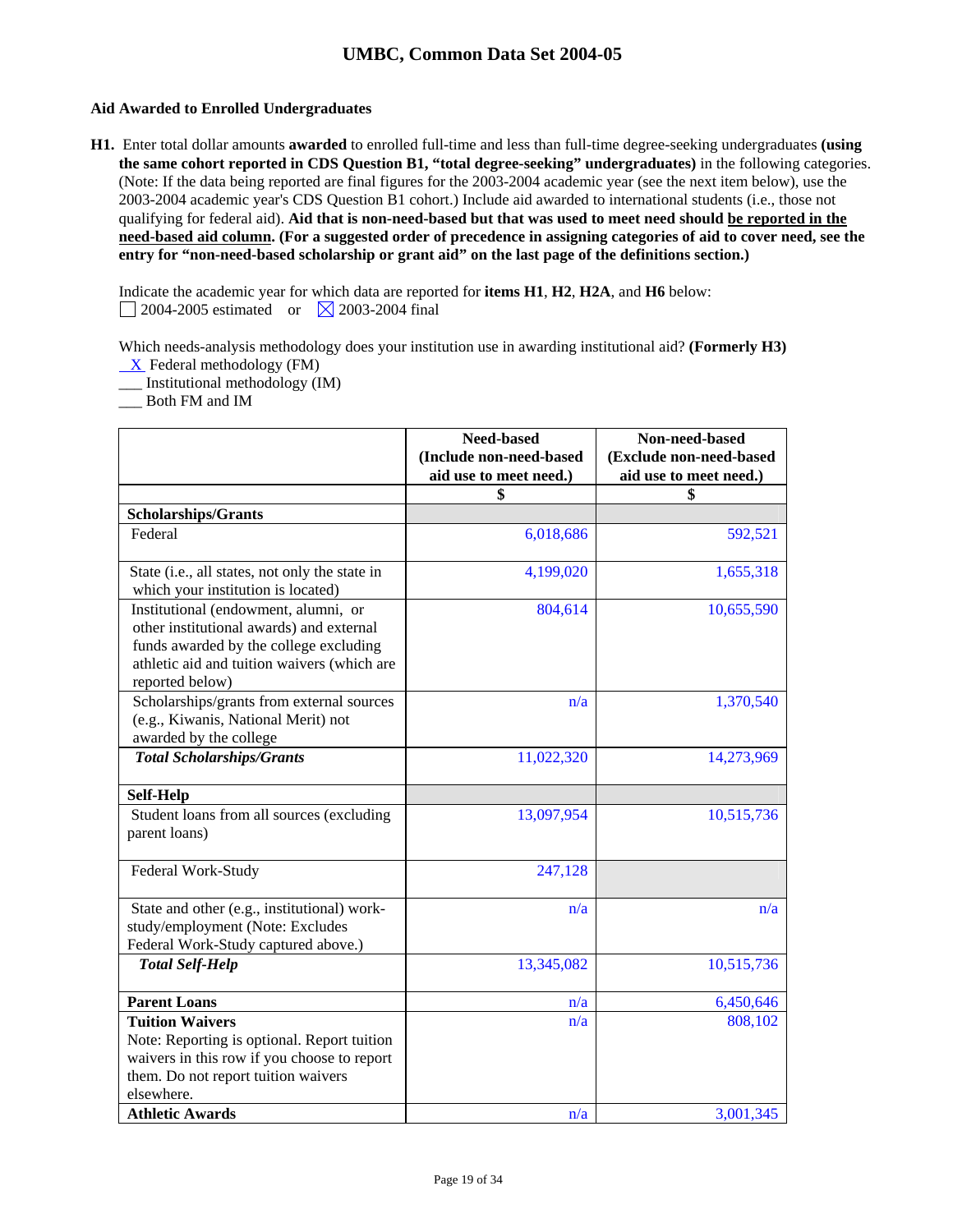**H2. Number of Enrolled Students Awarded Aid:** List the number of degree-seeking full-time and less-than-full-time undergraduates who applied for and were awarded financial aid from any source. **Aid that is non-need-based but that**  was used to meet need should be counted as need-based aid. Numbers should reflect the cohort awarded the dollars reported in H1. Note: In the chart below, students may be counted in more than one row, and full-time freshmen should also be counted as full-time undergraduates.

|                  |                                                                                                                                                                                                                                                                                        | <b>First-time</b>                   | <b>Full-time</b>           | <b>Less Than</b>              |
|------------------|----------------------------------------------------------------------------------------------------------------------------------------------------------------------------------------------------------------------------------------------------------------------------------------|-------------------------------------|----------------------------|-------------------------------|
|                  |                                                                                                                                                                                                                                                                                        | <b>Full-time</b><br><b>Freshmen</b> | Undergrad<br>(Incl. Fresh) | <b>Full-time</b><br>Undergrad |
| a)               | Number of degree-seeking undergraduate students (CDS Item B1 if<br>reporting on Fall 2004 cohort)                                                                                                                                                                                      | 1505                                | 8005                       | 1460                          |
| b)               | Number of students in line a who applied for need-based financial aid                                                                                                                                                                                                                  | 1204                                | 6368                       | 1297                          |
| $\mathbf{c}$     | Number of students in line <b>b</b> who were determined to have financial need                                                                                                                                                                                                         | 987                                 | 5222                       | 1064                          |
| $\rm d$          | Number of students in line c who were awarded any financial aid                                                                                                                                                                                                                        | 790                                 | 4178                       | 851                           |
| e)               | Number of students in line <b>d</b> who were awarded any need-based<br>scholarship or grant aid                                                                                                                                                                                        | 403                                 | 2131                       | 434                           |
| f)               | Number of students in line <b>d</b> who were awarded any need-based self-help<br>aid                                                                                                                                                                                                   | 671                                 | 3551                       | 723                           |
| g)               | Number of students in line <b>d</b> who were awarded any non-need-based<br>scholarship or grant aid                                                                                                                                                                                    | 379                                 | 1723                       | 465                           |
| h)               | Number of students in line d whose need was fully met (exclude PLUS<br>loans, unsubsidized loans, and private alternative loans)                                                                                                                                                       | 569                                 | 3008                       | 613                           |
| $\mathbf{i}$     | On average, the percentage of need that was met of students who were<br>awarded any need-based aid. Exclude any aid that was awarded in excess<br>of need as well as any resources that were awarded to replace EFC<br>(PLUS loans, unsubsidized loans, and private alternative loans) | 60%                                 | 60%                        | 50%                           |
| j)               | The average financial aid package of those in line <b>d.</b> Exclude any<br>resources that were awarded to replace EFC (PLUS loans, unsubsidized<br>loans, and private alternative loans)                                                                                              | \$7090                              | \$7090                     | \$5105                        |
| k)               | Average need-based scholarship or grant award of those in line e                                                                                                                                                                                                                       | \$4294                              | \$4294                     | \$1889                        |
| $\left  \right $ | Average need-based self-help award (excluding PLUS loans,<br>unsubsidized loans, and private alternative loans) of those in line f                                                                                                                                                     | \$3100                              | \$3100                     | \$2666                        |
| m)               | Average need-based loan (excluding PLUS loans, unsubsidized loans,<br>and private alternative loans) of those in line f who were awarded a need-<br>based loan                                                                                                                         | \$2575                              | \$4564                     | \$3570                        |
|                  |                                                                                                                                                                                                                                                                                        |                                     |                            |                               |

**H2A. Number of Enrolled Students Awarded Non-need-based Scholarships and Grants:** List the number of degreeseeking full-time and less-than-full-time undergraduates who had no financial need and who were awarded institutional—not external—non-need-based scholarship or grant aid. Numbers should reflect the cohort awarded the dollars reported in H1. Note: In the chart below, students may be counted in more than one row, and full-time freshmen should also be counted as full-time undergraduates.

|              |                                                                            | <b>First-time</b><br><b>Full-time</b> | <b>Full-time</b><br>Undergrad | <b>Less Than</b><br><b>Full-time</b> |
|--------------|----------------------------------------------------------------------------|---------------------------------------|-------------------------------|--------------------------------------|
|              |                                                                            | Freshmen                              | (Incl. Fresh)                 | Undergrad                            |
| n)           | Number of students in line <b>a</b> who had no financial need and who were | 259                                   | 1369                          | 279                                  |
|              | awarded institutional non-need-based scholarship or grant aid (exclude     |                                       |                               |                                      |
|              | those who were awarded athletic awards and tuition benefits)               |                                       |                               |                                      |
| $\Omega$     | Average dollar amount of institutional non-need-based scholarship and      |                                       |                               |                                      |
|              | grant aid awarded to students in line <b>n</b>                             | \$6445                                | \$6445                        | \$5092                               |
| p)           | Number of students in line a who were awarded an institutional non-        | 150                                   | 468                           | 66                                   |
|              | need-based athletic scholarship or grant                                   |                                       |                               |                                      |
| $\mathbf{q}$ | Average dollar amount of institutional non-need-based athletic             |                                       |                               |                                      |
|              | scholarships and grants awarded to students in line <b>p</b>               | \$7004                                | \$7004                        | \$2732                               |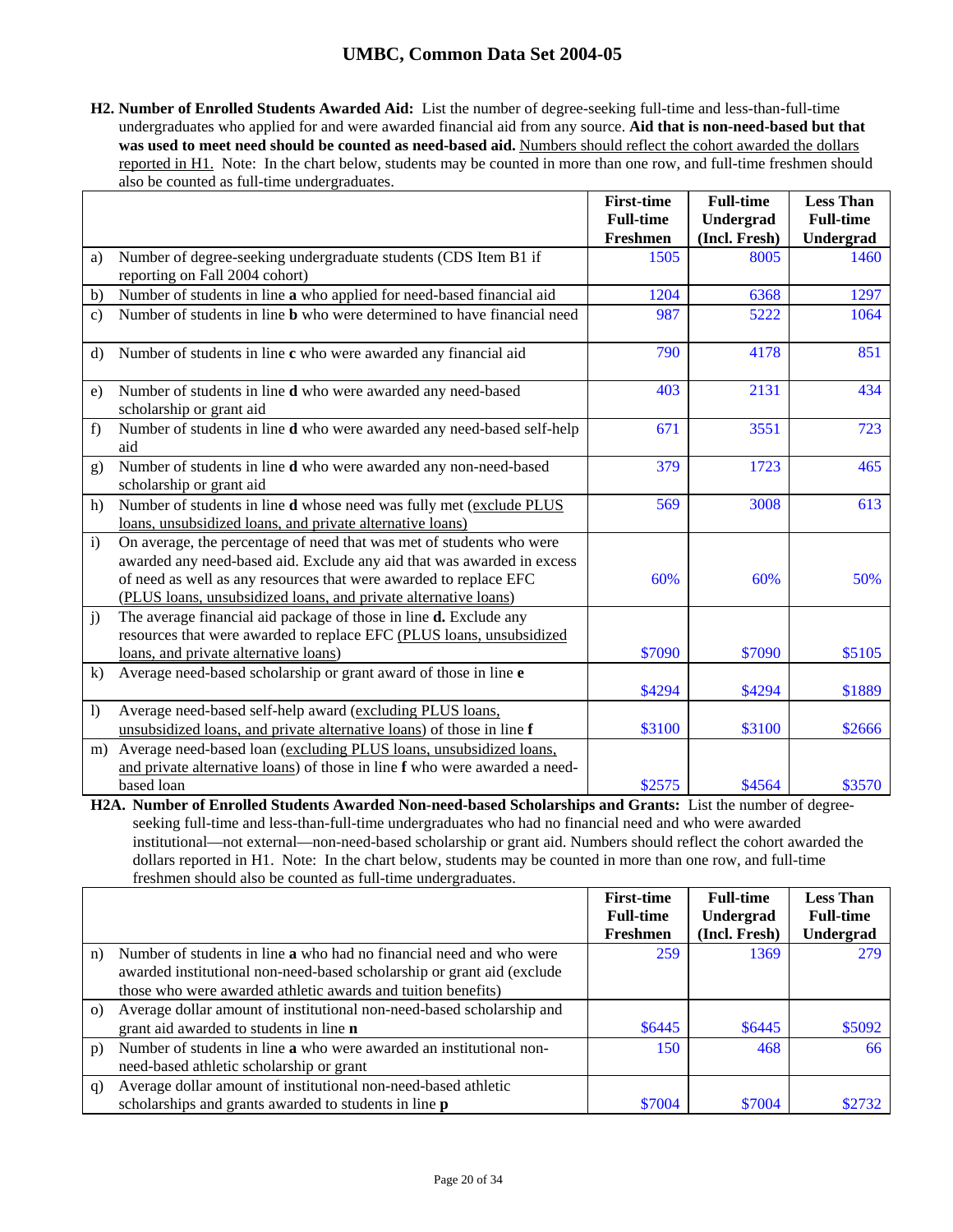**H3:** Incorporated into H1 above.

- **H4.** Provide the percentage of the 2004 undergraduate class who graduated between July 1, 2003 and June 30, 2004 and borrowed at any time through any loan programs (federal, state, subsidized, unsubsidized, private, etc.; exclude parent loans). Include only students who borrowed while enrolled at your institution.  $30\%$
- **H5.** Report the average per-borrower cumulative undergraduate indebtedness of those in line H4. Do not include money borrowed at other institutions: \$14,500

**Aid to Undergraduate Degree-seeking Nonresident Aliens** (Note: Report numbers and dollar amounts for the same academic year checked in item H1.)

- **H6.** Indicate your institution's policy regarding institutional scholarship and grant aid for undergraduate degree-seeking nonresident aliens:
	- Institutional need-based scholarship or grant aid is available
	- Institutional non-need-based scholarship or grant aid is available
	- $\boxtimes$ Institutional scholarship and grant aid is not available

If institutional financial aid is available for undergraduate degree-seeking nonresident aliens, provide the number of undergraduate degree-seeking nonresident aliens who were awarded need-based or non-need-based aid:

Average dollar amount of institutional financial aid awarded to undergraduate degree-seeking nonresident aliens:  $\frac{1}{2}$ 

Total dollar amount of institutional financial aid awarded to undergraduate degree-seeking nonresident aliens:  $\mathbb S$ 

### **Process for First-Year/Freshman Students**

**H7.** Check off all financial aid forms domestic first-year (freshman) financial aid applicants must submit:

| $\boxtimes$ | <b>FAFSA</b>                                         |
|-------------|------------------------------------------------------|
|             | Institution's own financial aid form                 |
|             | <b>CSS/Financial Aid PROFILE</b>                     |
|             | State aid form                                       |
|             | Noncustodial (Divorced/Separated) Parent's Statement |
|             | Business/Farm Supplement                             |
|             | Other:                                               |

**H8.** Check off all financial aid forms nonresident alien first-year financial aid applicants must submit:

| Institution's own financial aid form        |
|---------------------------------------------|
| CSS/Financial Aid PROFILE                   |
| Foreign Student's Financial Aid Application |
| Foreign Student's Certification of Finances |
| Other:                                      |

**H9.** Indicate filing dates for first-year (freshman) students:

Priority date for filing required financial aid forms: February 15<sup>th</sup> Deadline for filing required financial aid forms: No deadline for filing required forms (applications processed on a rolling basis): \_\_\_\_\_\_\_\_\_\_\_\_\_\_\_\_\_\_\_\_\_\_\_\_\_\_\_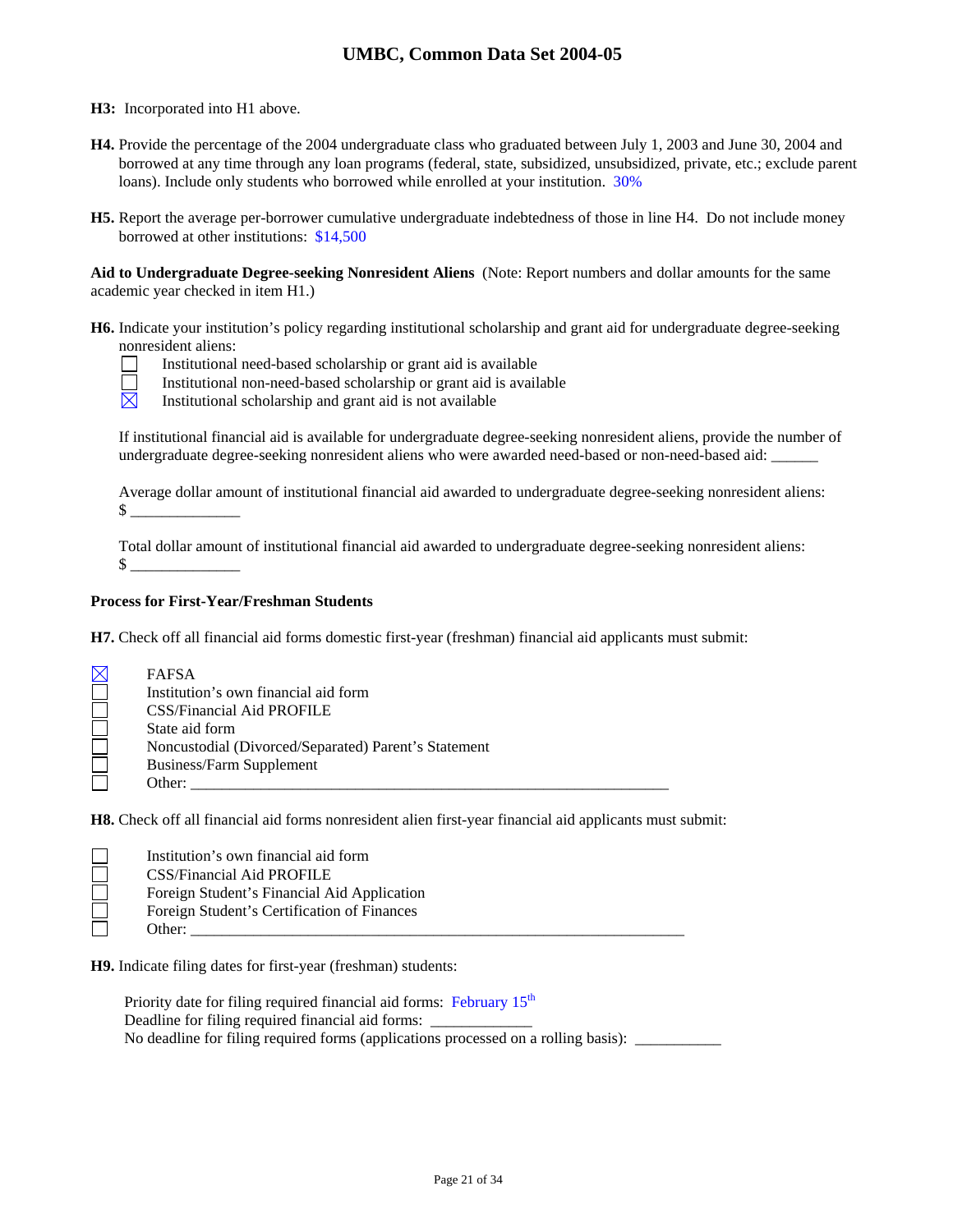**H10.** Indicate notification dates for first-year (freshman) students (answer a or b):

- a.) Students notified on or about (date): March  $30<sup>th</sup>$
- b.) Students notified on a rolling basis: yes/no If yes, starting date: March  $15<sup>th</sup>$

### **H11.** Indicate reply dates:

Students must reply by (date): \_\_\_\_\_\_\_\_\_\_\_\_\_\_\_\_\_ or within 2 weeks of notification.

### **Types of Aid Available**

Please check off all types of aid available to undergraduates at your institution:

**H12.** Loans

|     | FEDERAL DIRECT STUDENT LOAN PROGRAM (DIRECT LOAN)<br>Direct Subsidized Stafford Loans<br>Direct Unsubsidized Stafford Loans<br>Direct PLUS Loans |
|-----|--------------------------------------------------------------------------------------------------------------------------------------------------|
| MMM | FEDERAL FAMILY EDUCATION LOAN PROGRAM (FFEL)<br>FFEL Subsidized Stafford Loans<br>FFEL Unsubsidized Stafford Loans<br><b>FFEL PLUS Loans</b>     |
|     | <b>Federal Perkins Loans</b><br><b>Federal Nursing Loans</b><br>State Loans<br>College/university loans from institutional funds                 |
|     |                                                                                                                                                  |

**H13.** Scholarships and Grants

| NEED-BASED:                                                          |
|----------------------------------------------------------------------|
| Federal Pell                                                         |
| <b>SEOG</b>                                                          |
| State scholarships/grants                                            |
| Private scholarships                                                 |
| College/university scholarship or grant aid from institutional funds |
| United Negro College Fund                                            |
| Federal Nursing Scholarship                                          |
| Other (specify):                                                     |

**H14.** Check off criteria used in awarding institutional aid. Check all that apply.

| Non-need  | <b>Need-based</b> |                    | Non-need       | <b>Need-based</b> |                          |
|-----------|-------------------|--------------------|----------------|-------------------|--------------------------|
|           |                   | Academics          |                |                   | Leadership               |
|           |                   | Alumni affiliation |                |                   | Minority status          |
| $\lambda$ |                   | Art                | $\bm{\lambda}$ |                   | Music/drama              |
|           |                   | Athletics          |                |                   | Religious affiliation    |
|           |                   | Job skills         |                |                   | State/district residency |
|           |                   | <b>ROTC</b>        |                |                   |                          |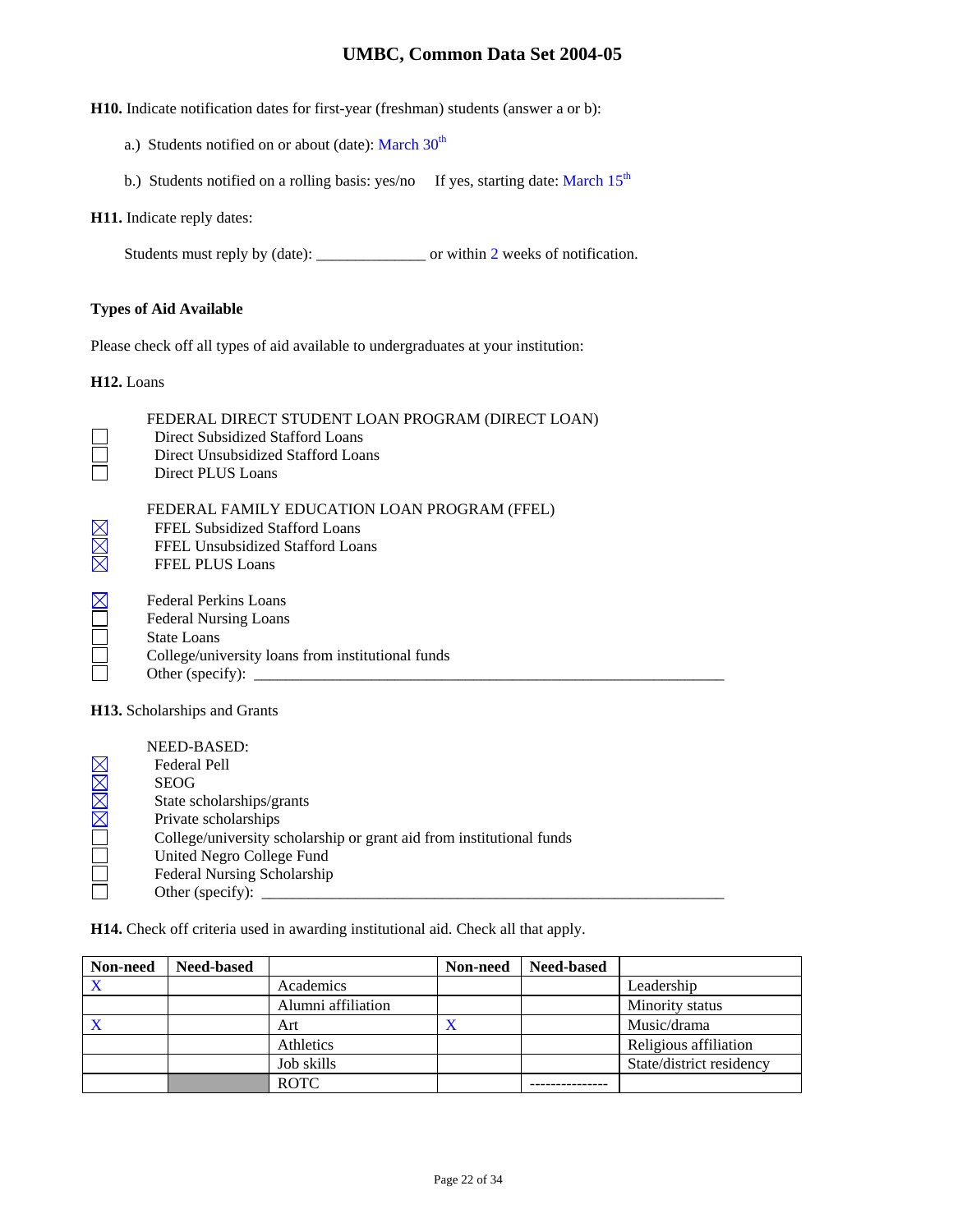## **I. INSTRUCTIONAL FACULTY AND CLASS SIZE**

### **I-1. Please report the number of instructional faculty members in each category for Fall 2004. Include faculty who are on your institution's payroll on the census date your institution uses for IPEDS/AAUP.**

The following definition of instructional faculty is used by the American Association of University Professors (AAUP) in its annual Faculty Compensation Survey. Instructional Faculty is defined as those members of the instructional-research staff whose major regular assignment is instruction, including those with released time for research. Use the chart below to determine inclusions and exclusions:

|                                                                                                                                                                                                                                             | <b>Full-time</b> | Part-time                                                                          |
|---------------------------------------------------------------------------------------------------------------------------------------------------------------------------------------------------------------------------------------------|------------------|------------------------------------------------------------------------------------|
| (a) instructional faculty in preclinical and clinical medicine, faculty<br>who are not paid (e.g., those who donate their services or are in the<br>military), or research-only faculty, post-doctoral fellows, or pre-<br>doctoral fellows | Exclude          | <b>Include only if</b><br>they teach one or<br>more non-clinical<br>credit courses |
| (b) administrative officers with titles such as dean of students,<br>librarian, registrar, coach, and the like, even though they may<br>devote part of their time to classroom instruction and may have<br>faculty status                   | Exclude          | <b>Include if they</b><br>teach one or more<br>non-clinical credit<br>courses      |
| (c) other administrators/staff who teach one or more non-clinical<br>credit courses even though they do not have faculty status                                                                                                             | Exclude          | Include                                                                            |
| (d) undergraduate or graduate students who assist in the instruction<br>of courses, but have titles such as teaching assistant, teaching<br>fellow, and the like                                                                            | Exclude          | Exclude                                                                            |
| (e) faculty on sabbatical or leave with pay                                                                                                                                                                                                 | <b>Include</b>   | <b>Exclude</b>                                                                     |
| (f) faculty on leave without pay                                                                                                                                                                                                            | Exclude          | <b>Exclude</b>                                                                     |
| (g) replacement faculty for faculty on sabbatical leave or leave with<br>pay                                                                                                                                                                | <b>Exclude</b>   | Include                                                                            |

*Full-time instructional faculty*: faculty employed on a full-time basis for instruction (including those with released time for research)

*Part-time instructional faculty:* Adjuncts and other instructors being paid solely for part-time classroom instruction. Also includes full-time faculty teaching less than two semesters, three quarters, two trimesters, or two four-month sessions. Employees who are not considered full-time instructional faculty but who teach one or more non-clinical credit courses may be counted as part-time faculty.

*Minority faculty*: includes faculty who designate themselves as black, non-Hispanic; American Indian or Alaska Native; Asian or Pacific Islander; or Hispanic.

*Doctorate*: includes such degrees as Doctor of Philosophy, Doctor of Education, Doctor of Juridical Science, and Doctor of Public Health in any field such as arts, sciences, education, engineering, business, and public administration.

*First-professional*: includes the fields of dentistry (DDS or DMD), medicine (MD), optometry (OD), osteopathic medicine (DO), pharmacy (DPharm or BPharm), podiatric medicine (DPM), veterinary medicine (DVM), chiropractic (DC or DCM), law (JD) and theological professions (MDiv, MHL).

*Terminal master's degree*: a master's degree that is considered the highest degree in a field: example, M. Arch ( in architecture) and MFA (master of fine arts in art or theater).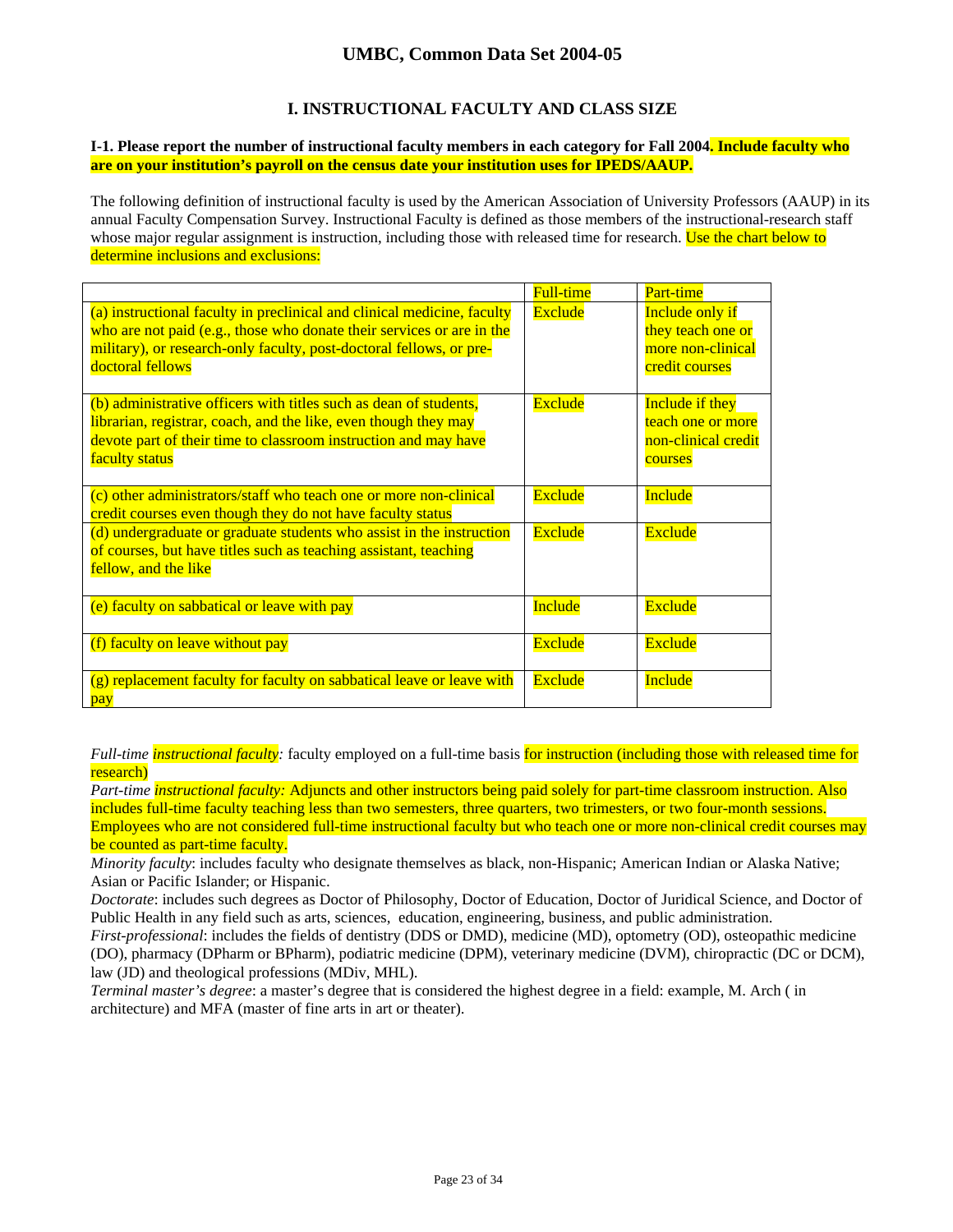|                                                          | <b>Full-time</b> | <b>Part-time</b> | <b>Total</b> |
|----------------------------------------------------------|------------------|------------------|--------------|
| Total number of instructional faculty<br>a.)             | 456              | 275              | 731          |
| Total number who are members of<br>b.                    | 72               | 40               | 112          |
| minority groups                                          |                  |                  |              |
| Total number who are women<br>c.                         | 176              | 114              | <b>290</b>   |
| Total number who are men<br>(d.)                         | 280              | 161              | 441          |
| Total number who are nonresident aliens<br>e.)           | 26               | 5                | 31           |
| (international)                                          |                  |                  |              |
| Total number with doctorate, first<br>$f$ .              | 404              | 91               | 495          |
| professional, or other terminal degree                   |                  |                  |              |
| Total number whose highest degree is a<br>g.)            | 39               | 133              | 172          |
| master's but not a terminal master's                     |                  |                  |              |
| h.) Total number whose highest degree is a               | 6                | 27               | 33           |
| bachelor's                                               |                  |                  |              |
| i.)<br>Total number whose highest degree is              | 7                | 24               | 31           |
| unknown or other (Note: Items $f, g, h$ ,                |                  |                  |              |
| and <b>i</b> must sum up to item <b>a</b> .)             |                  |                  |              |
| $\mathbf{i}$ .)<br>Total number in stand-alone graduate/ | $\Omega$         | $\Omega$         | 0            |
| professional programs in which faculty                   |                  |                  |              |
| teach virtually only graduate-level students             |                  |                  |              |

### **I-2. Student to Faculty Ratio**

Report the Fall 2004 ratio of full-time equivalent students (full-time plus 1/3 part time) to full-time equivalent instructional faculty (full time plus 1/3 part time). In the ratio calculations, exclude both faculty and students in stand-alone graduate or professional programs such as medicine, law, veterinary, dentistry, social work, business, or public health in which faculty teach virtually only graduate-level students. Do not count undergraduate or graduate student teaching assistants as faculty.

Fall 2004 Student to Faculty ratio: 18.2 to 1 (based on 9009 FT + (2834/3) PT students and 456 FT + (275/3) PT faculty).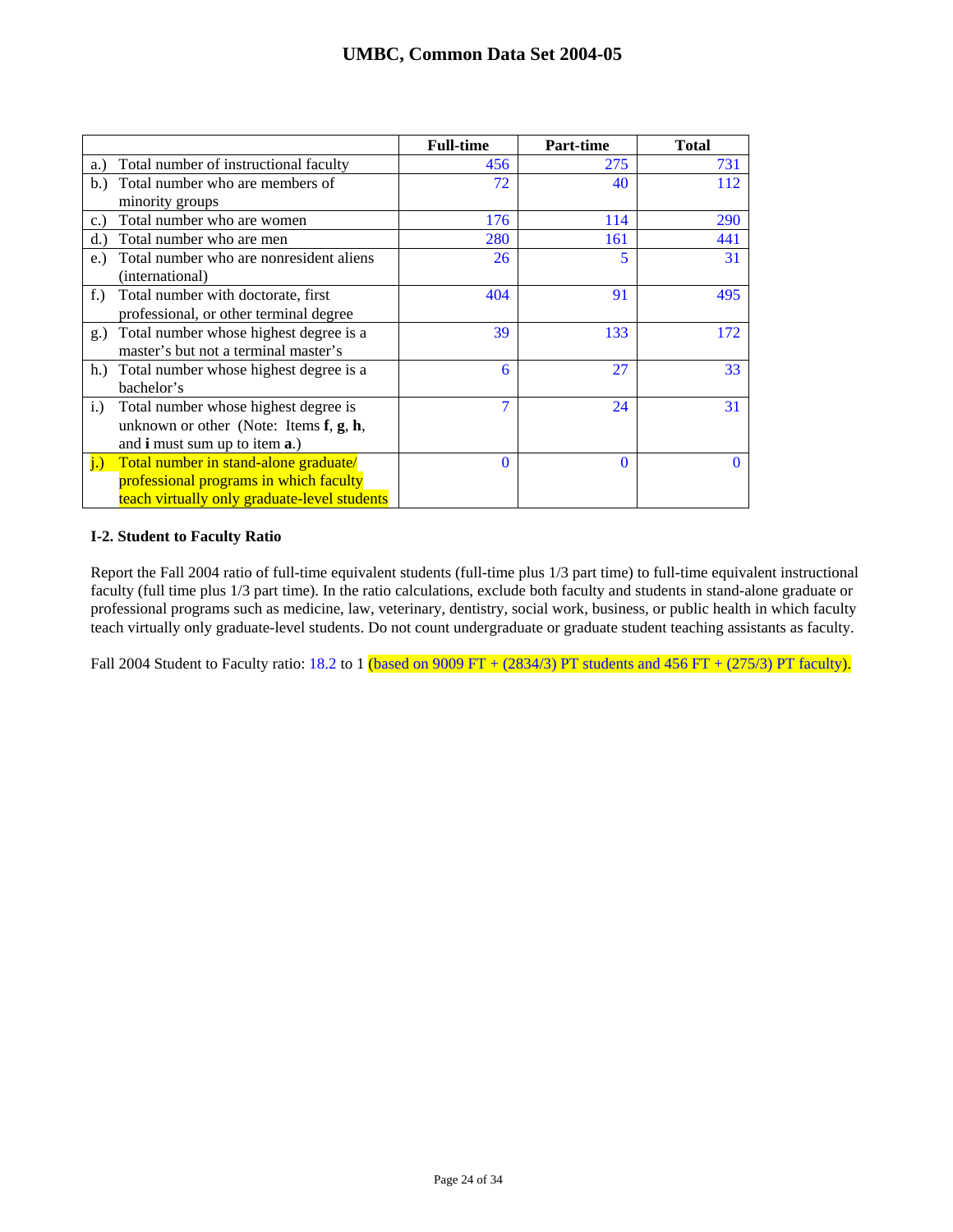### **I-3. Undergraduate Class Size**

In the table below, please use the following definitions to report information about the size of classes and class sections offered in the Fall 2004 term.

*Class Sections:* A class section is an organized course offered for credit, identified by discipline and number, meeting at a stated time or times in a classroom or similar setting, and not a subsection such as a laboratory or discussion session. Undergraduate class sections are defined as any sections in which at least one degree-seeking undergraduate student is enrolled for credit. Exclude distance learning classes and noncredit classes and individual instruction such as dissertation or thesis research, music instruction, or one-to-one readings. Exclude students in independent study, co-operative programs, internships, foreign language taped tutor sessions, practicums, and all students in one-on-one classes. Each class section should be counted only once and should not be duplicated because of course catalog cross-listings.

*Class Subsections:* A class subsection includes any subsection of a course, such as laboratory, recitation, and discussion subsections that are supplementary in nature and are scheduled to meet separately from the lecture portion of the course. Undergraduate subsections are defined as any subsections of courses in which degree-seeking undergraduate students enrolled for credit. As above, exclude noncredit classes and individual instruction such as dissertation or thesis research, music instruction, or one-to-one readings. Each class subsection should be counted only once and should not be duplicated because of cross-listings.

Using the above definitions, please report for each of the following class-size intervals the number of *class sections* and *class subsections* offered in Fall 2004. For example, a lecture class with 800 students who met at another time in 40 separate labs with 20 students should be counted once in the "100+" column in the class section column and 40 times under the "20-29" column of the class subsections table.

### **Number of Class Sections with Undergraduates Enrolled**

| ------ <b>-</b> ---             |       |         |       |         |       |       |        |       |
|---------------------------------|-------|---------|-------|---------|-------|-------|--------|-------|
|                                 | $2-9$ | $10-19$ | 20-29 | 30-39   | 40-49 | 50-99 | $100+$ | Total |
| <b>CLASS</b><br><b>SECTIONS</b> | 198   | 308     | 285   | 175     | 114   | 101   | 52     | 1233  |
|                                 |       |         |       |         |       |       |        |       |
|                                 | $2-9$ | $10-19$ | 20-29 | $30-39$ | 40-49 | 50-99 | $100+$ | Total |
| <b>CLASS SUB-</b>               | 15    | 47      | 21    |         |       |       |        | 84    |
| <b>SECTIONS</b>                 |       |         |       |         |       |       |        |       |

#### **Undergraduate Class Size (provide numbers)**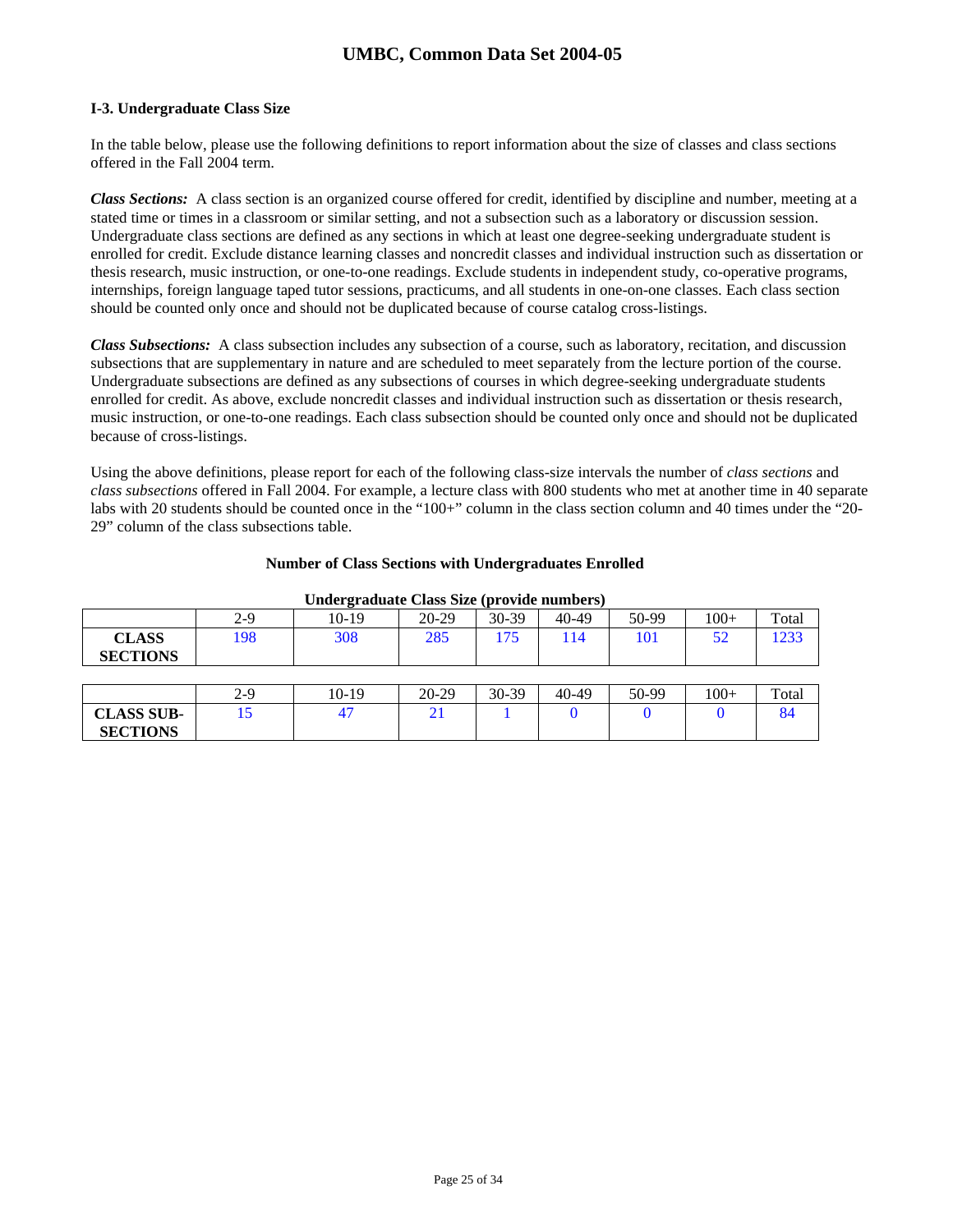## **J. DEGREES CONFERRED**

### **Degrees conferred between July 1, 2003 and June 30, 2004**

For each of the following discipline areas, provide the percentage of diplomas/certificates, associate, and bachelor's degrees awarded. To determine the percentage, use majors, not headcount (e.g., students with one degree but a double major will be represented twice). Calculate the percentage from your institution's IPEDS Completions by using the sum of  $1<sup>st</sup>$  and  $2<sup>nd</sup>$ majors for each CIP code as the numerator and the sum of the Grand Total by 1st Majors and the Grand Total by 2<sup>nd</sup> major as the denominator. If you prefer, you can compute the percentages using  $1<sup>st</sup>$  majors only.

| Category                          | Diploma/            | <b>Associate</b> | <b>Bachelor's</b> | <b>CIP 1990</b>      | <b>CIP 2000</b>      |
|-----------------------------------|---------------------|------------------|-------------------|----------------------|----------------------|
|                                   | <b>Certificates</b> |                  |                   | <b>Categories to</b> | <b>Categories</b> to |
|                                   |                     |                  |                   | <b>Include</b>       | <b>Include</b>       |
| Agriculture                       |                     |                  |                   | 1 and 2              | 1                    |
| Architecture                      |                     |                  |                   | $\overline{4}$       | $\overline{4}$       |
| Area and ethnic studies           |                     |                  | 2.8%              | 5                    | 5                    |
| Biological/life sciences          |                     |                  | 11.1%             | 26                   | 26                   |
| Business/marketing                |                     |                  |                   | 8 and 52             | 52                   |
| Communications/communication      |                     |                  |                   | 9 and 10             | 9 and 10             |
| technologies                      |                     |                  |                   |                      |                      |
| Computer and information          |                     |                  | 28.1%             | 11                   | 11                   |
| sciences                          |                     |                  |                   |                      |                      |
| Education                         |                     |                  |                   | 13                   | 13                   |
| Engineering/engineering           |                     |                  | 4.7%              | 14 and 15            | 14 and 15            |
| technologies                      |                     |                  |                   |                      |                      |
| English                           |                     |                  | 4.2%              | 23                   | 23                   |
| Foreign languages and literature  |                     |                  | 1.5%              | 16                   | 16                   |
| Health professions and related    |                     |                  |                   | 51                   | 51                   |
| sciences                          |                     |                  |                   |                      |                      |
| Home economics and vocational     |                     |                  |                   | 19 and 20            | 19                   |
| home economics                    |                     |                  |                   |                      |                      |
| Interdisciplinary studies         |                     |                  | 2.0%              | 30                   | 30                   |
| Law/legal studies                 |                     |                  |                   | 22                   | 22                   |
| Liberal arts/general studies      |                     |                  |                   | 24                   | 24                   |
| Library science                   |                     |                  |                   | $\overline{25}$      | $\overline{25}$      |
| Mathematics                       |                     |                  | 1.2%              | 27                   | 27                   |
| Military science and technologies |                     |                  |                   | 28 and 29            | $\overline{29}$      |
| Natural resources/environmental   |                     |                  | .2%               | 3                    | 3                    |
| science                           |                     |                  |                   |                      |                      |
| Parks and recreation              |                     |                  |                   | 31                   | 31                   |
| Personal and miscellaneous        |                     |                  |                   | 12                   | 12                   |
| services                          |                     |                  |                   |                      |                      |
| Philosophy, religion, theology    |                     |                  | .4%               | 38 and 39            | 38 and 39            |
| Physical sciences                 |                     |                  | .3%               | 40 and 41            | 40 and 41            |
| Protective services/public        |                     |                  | 4.1%              | 43 and 44            | 43 and 44            |
| administration                    |                     |                  |                   |                      |                      |
| Psychology                        |                     |                  | 10.9%             | 42                   | 42                   |
| Social sciences and history       |                     |                  | 16.3%             | 45                   | 45 and 54            |
| Trade and industry                |                     |                  |                   | 46, 47, 48, and      | 46, 47, 48, and      |
|                                   |                     |                  |                   | 49                   | 49                   |
| Visual and performing arts        |                     |                  | 9.2%              | 50                   | 50                   |
| Other                             |                     |                  | 3.0%              |                      |                      |
| <b>TOTAL</b>                      | 100%                | 100%             | 100%              |                      |                      |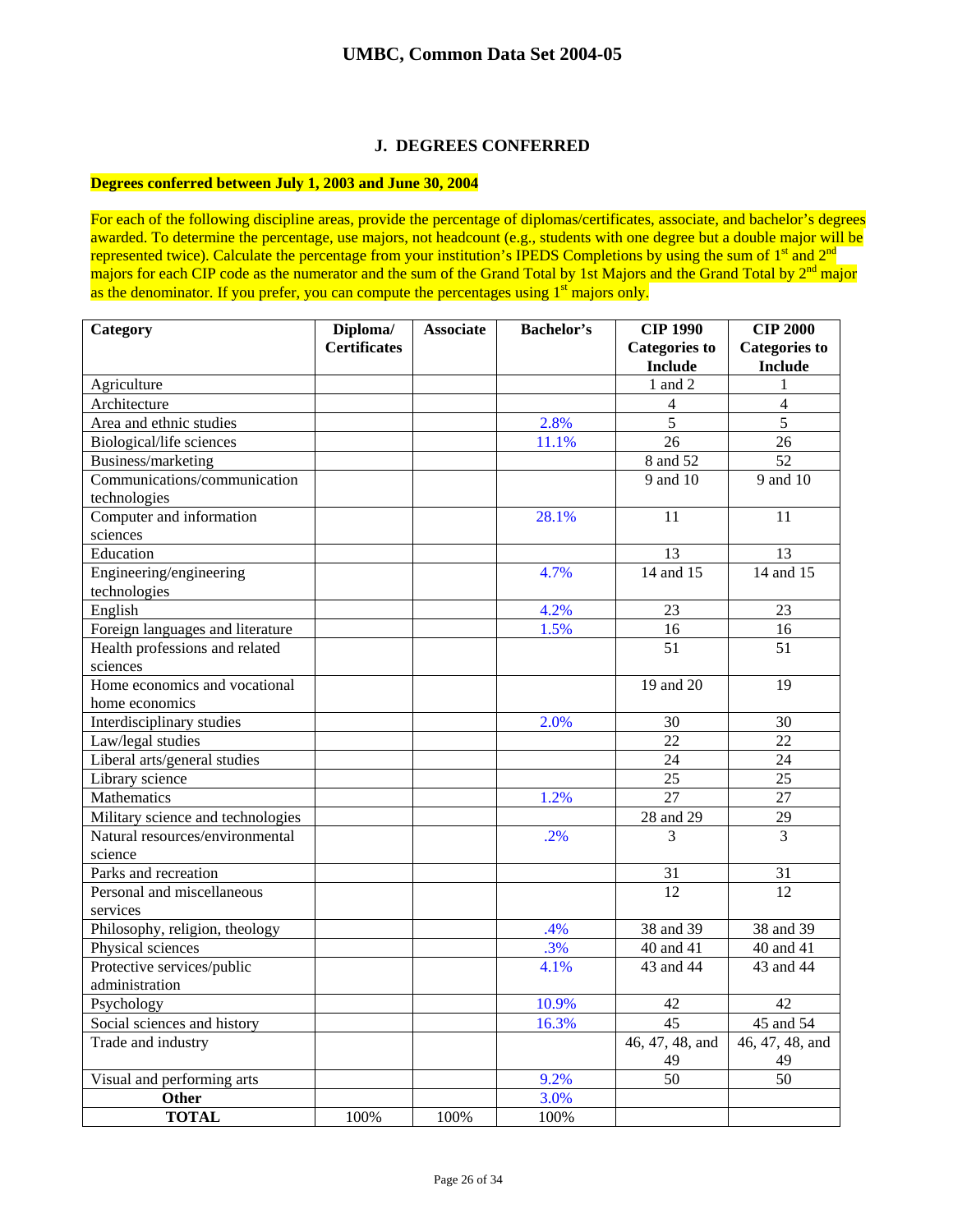### **Common Data Set Definitions**

### ♦ **All definitions related to the financial aid section appear at the end of the Definitions document.**

♦ Items preceded by an asterisk (\*) represent definitions agreed to among publishers which do not appear on the CDS document but may be present on individual publishers' surveys.

**\*Academic advisement:** Plan under which each student is assigned to a faculty member or a trained adviser, who, through regular meetings, helps the student plan and implement immediate and long-term academic and vocational goals.

**Accelerated program:** Completion of a college program of study in fewer than the usual number of years, most often by attending summer sessions and carrying extra courses during the regular academic term**.** 

**Admitted student:** Applicant who is offered admission to a degree-granting program at your institution.

**\*Adult student services:** Admission assistance, support, orientation, and other services expressly for adults who have started college for the first time, or who are re-entering after a lapse of a few years.

**American Indian or Alaska native:** A person having origins in any of the original peoples of North America and who maintains cultural identification through tribal affiliation or community recognition.

**Applicant (first-time, first year):** An individual who has fulfilled the institution's requirements to be considered for admission (including payment or waiving of the application fee, if any) and who has been notified of one of the following actions: admission, nonadmission, placement on waiting list, or application withdrawn (by applicant or institution).

**Application fee:** That amount of money that an institution charges for processing a student's application for acceptance. This amount is *not* creditable toward tuition and required fees, nor is it refundable if the student is not admitted to the institution.

**Asian or Pacific Islander:** A person having origins in any of the original peoples of the Far East, Southeast Asia, the Indian Subcontinent, or Pacific Islands. This includes people from China, Japan, Korea, the Philippine Islands, American Samoa, India, and Vietnam.

**Associate degree:** An award that normally requires at least two but less than four years of full-time equivalent college work.

**Bachelor's degree:** An award (baccalaureate or equivalent degree, as determined by the Secretary of the U.S. Department of Education) that normally requires at least four years but *not* more than five years of full-time equivalent college-level work. This includes ALL bachelor's degrees conferred in a five-year cooperative (work-study plan) program. (A cooperative plan provides for alternate class attendance and employment in business, industry, or government; thus, it allows students to combine actual work experience with their college studies.) Also, it includes bachelor's degrees in which the normal four years of work are completed in three years.

**Black, non-Hispanic:** A person having origins in any of the black racial groups of Africa (except those of Hispanic origin).

**Board (charges):** Assume average cost for 19 meals per week or the maximum meal plan.

**Books and supplies (costs):** Average cost of books and supplies. Do not include unusual costs for special groups of students (e.g., engineering or art majors), unless they constitute the majority of students at your institution.

**Calendar system:** The method by which an institution structures most of its courses for the academic year.

**\*Career and placement services:** A range of services, including (often) the following: coordination of visits of employers to campus; aptitude and vocational testing; interest inventories, personal counseling; help in resume writing, interviewing, launching the job search; listings for those students desiring employment and those seeking permanent positions; establishment of a permanent reference folder; career resource materials.

**Carnegie units:** One year of study or the equivalent in a secondary school subject.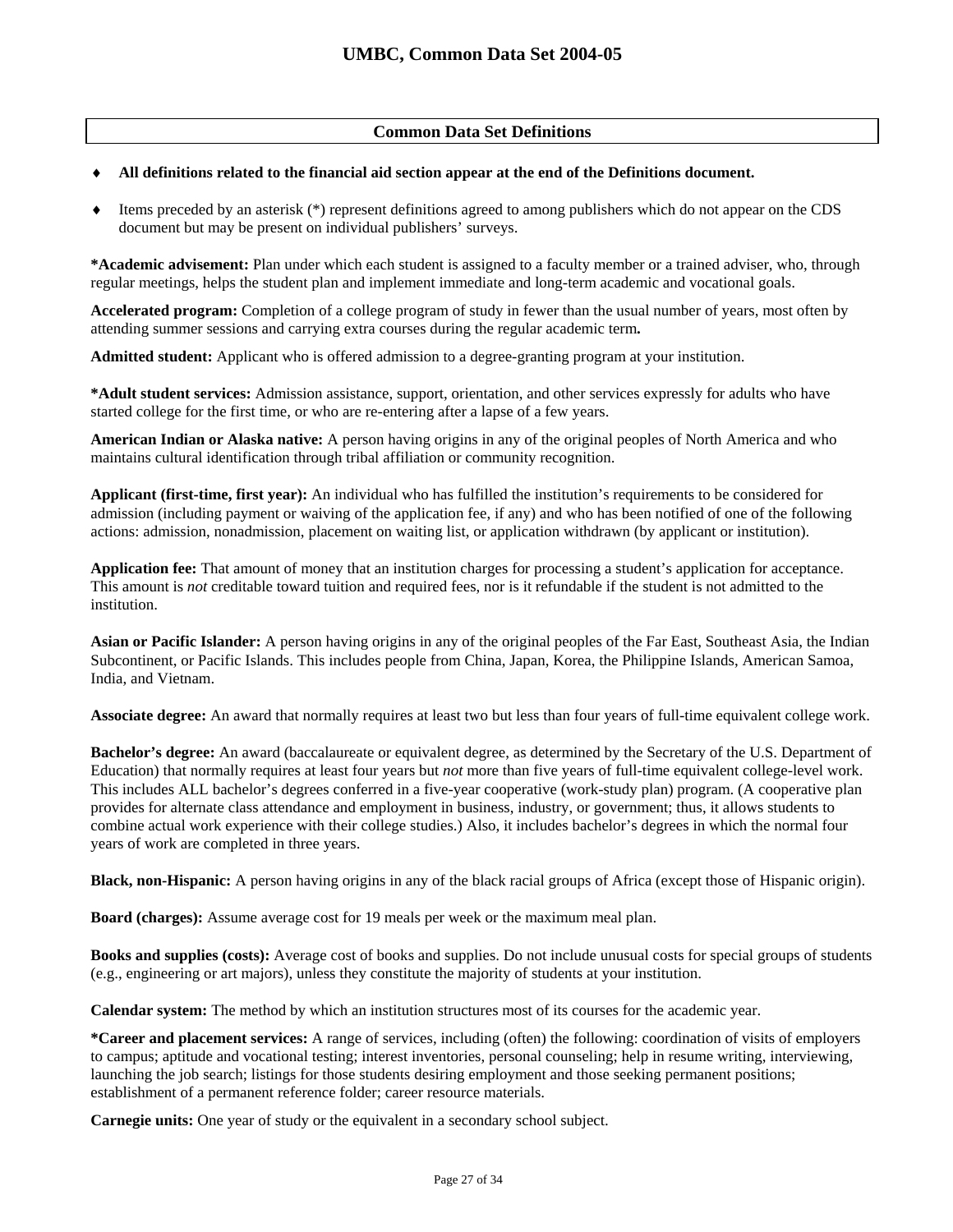### **Certificate:** See **Postsecondary award, certificate, or diploma.**

**Class rank:** The relative numerical position of a student in his or her graduating class, calculated by the high school on the basis of grade-point average, whether weighted or unweighted.

**College-preparatory program:** Courses in academic subjects (English, history and social studies, foreign languages, mathematics, science, and the arts) that stress preparation for college or university study.

**Common Application:** The standard application form distributed by the National Association of Secondary School Principals for a large number of private colleges who are members of the Common Application Group.

**\*Community service program:** Referral center for students wishing to perform volunteer work in the community or participate in volunteer activities coordinated by academic departments.

**Commuter:** A student who lives off campus in housing that is not owned by, operated by, or affiliated with the college. This category includes students who commute from home and students who have moved to the area to attend college.

**Contact hour:** A unit of measure that represents an hour of scheduled instruction given to students. Also referred to as clock hour.

**Continuous basis (for program enrollment):** A calendar system classification that is used by institutions that enroll students at any time during the academic year. For example, a cosmetology school or a word processing school might allow students to enroll and begin studies at various times, with no requirement that classes begin on a certain date.

**Cooperative housing:** College-owned, -operated, or -affiliated housing in which students share room and board expenses and participate in household chores to reduce living expenses.

**Cooperative (work-study plan) program:** A program that provides for alternate class attendance and employment in business, industry, or government.

**\*Counseling service:** Activities designed to assist students in making plans and decisions related to their education, career, or personal development.

**Credit:** Recognition of attendance or performance in an instructional activity (course or program) that can be applied by a recipient toward the requirements for a degree, diploma, certificate, or other formal award.

**Credit course:** A course that, if successfully completed, can be applied toward the number of courses required for achieving a degree, diploma, certificate, or other formal award.

**Credit hour:** A unit of measure representing an hour (50 minutes) of instruction over a 15-week period in a semester or trimester system or a 10-week period in a quarter system. It is applied toward the total number of hours needed for completing the requirements of a degree, diploma, certificate, or other formal award.

**Cross-registration:** A system whereby students enrolled at one institution may take courses at another institution without having to apply to the second institution.

**Deferred admission:** The practice of permitting admitted students to postpone enrollment, usually for a period of one academic term or one year.

**Degree:** An award conferred by a college, university, or other postsecondary education institution as official recognition for the successful completion of a program of studies.

**Degree-seeking students:** Students enrolled in courses for credit who are recognized by the institution as seeking a degree or formal award. At the undergraduate level, this is intended to include students enrolled in vocational or occupational programs.

**Differs by program (calendar system):** A calendar system classification that is used by institutions that have occupational/vocational programs of varying length. These schools may enroll students at specific times depending on the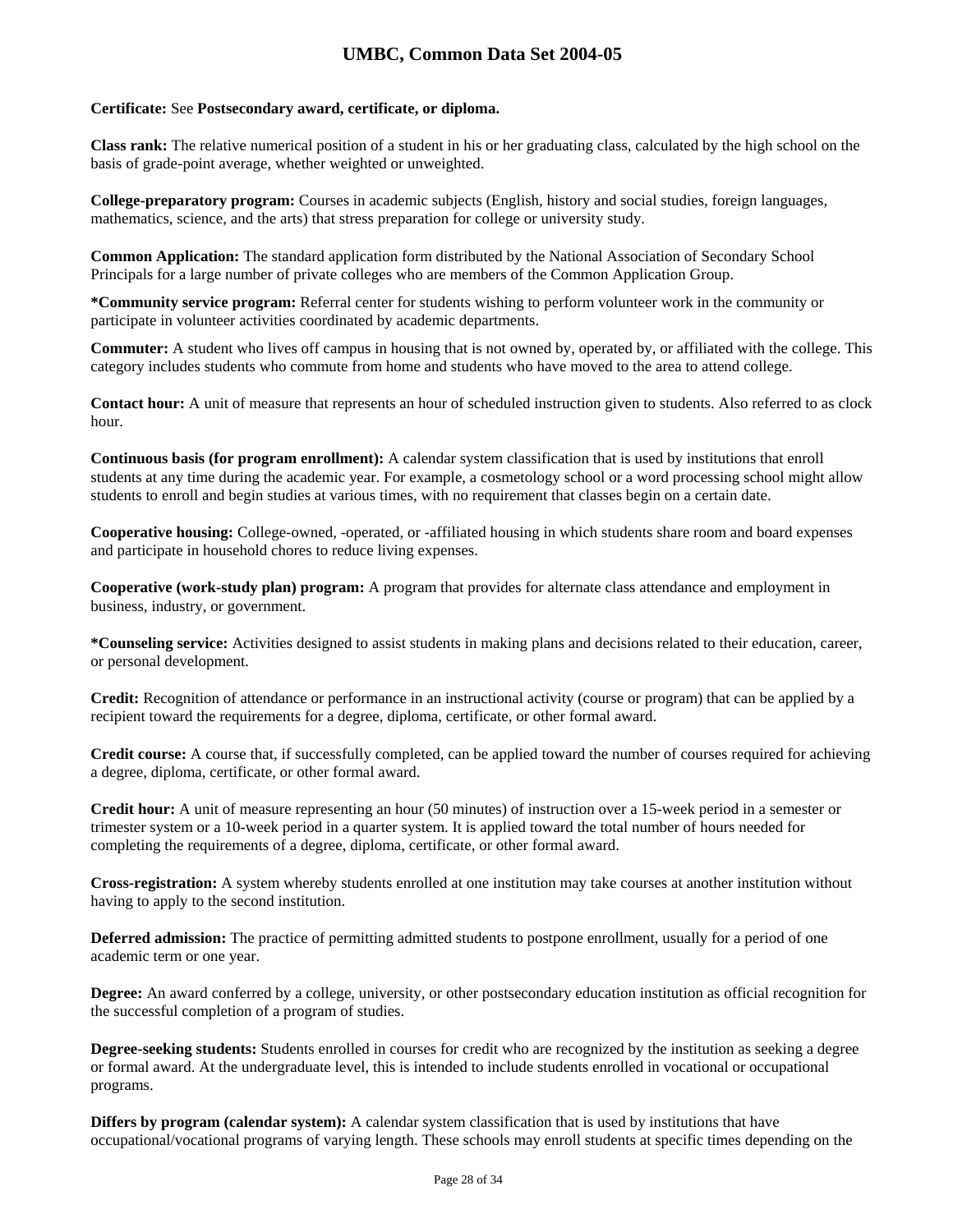program desired. For example, a school might offer a two-month program in January, March, May, September, and November; and a three-month program in January, April, and October.

### **Diploma:** See **Postsecondary award, certificate, or diploma.**

**Distance learning:** An option for earning course credit at off-campus locations via cable television, internet, satellite classes, videotapes, correspondence courses, or other means.

**Doctoral degree:** The highest award a student can earn for graduate study. The doctoral degree classification includes such degrees as Doctor of Education, Doctor of Juridical Science, Doctor of Public Health, and the Doctor of Philosophy degree in any field such as agronomy, food technology, education, engineering, public administration, ophthalmology, or radiology. For the Doctor of Public Health degree, the prior degree is generally earned in the closely related field of medicine or in sanitary engineering.

**Double major:** Program in which students may complete two undergraduate programs of study simultaneously.

**Dual enrollment:** A program through which high school students may enroll in college courses while still enrolled in high school. Students are not required to apply for admission to the college in order to participate.

**Early action plan:** An admission plan that allows students to apply and be notified of an admission decision well in advance of the regular notification dates. If admitted, the candidate is not committed to enroll; the student may reply to the offer under the college's regular reply policy.

**Early admission:** A policy under which students who have not completed high school are admitted and enroll full time in college, usually after completion of their junior year.

**Early decision plan:** A plan that permits students to apply and be notified of an admission decision (and financial aid offer if applicable) well in advance of the regular notification date. Applicants agree to accept an offer of admission and, if admitted, to withdraw their applications from other colleges. There are three possible decisions for early decision applicants: admitted, denied, or not admitted but forwarded for consideration with the regular applicant pool, without prejudice.

**English as a Second Language (ESL):** A course of study designed specifically for students whose native language is not English.

**Exchange student program-domestic:** Any arrangement between a student and a college that permits study for a semester or more at another college **in the United States** without extending the amount of time required for a degree. **See also Study abroad**.

**External degree program:** A program of study in which students earn credits toward a degree through independent study, college courses, proficiency examinations, and personal experience. External degree programs require minimal or no classroom attendance.

**Extracurricular activities (as admission factor):** Special consideration in the admissions process given for participation in both school and nonschool-related activities of interest to the college, such as clubs, hobbies, student government, athletics, performing arts, etc.

**First professional certificate (postdegree):** An award that requires completion of an organized program of study designed for persons who have completed the first professional degree. Examples could be refresher courses or additional units of study in a specialty or subspecialty.

**First professional degree:** An award in one of the following fields: Chiropractic (DC, DCM), dentistry (DDS, DMD), medicine (MD), optometry (OD), osteopathic medicine (DO), rabbinical and Talmudic studies (MHL, Rav), Pharmacy (BPharm, PharmD), podiatry (PodD, DP, DPM), veterinary medicine (DVM), law (LLB, JD), divinity/ministry (BD, MDiv).

**First-time student:** A student attending any institution for the first time at the level enrolled. Includes students enrolled in the fall term who attended a postsecondary institution for the first time at the same level in the prior summer term. Also includes students who entered with advanced standing (college credit earned before graduation from high school).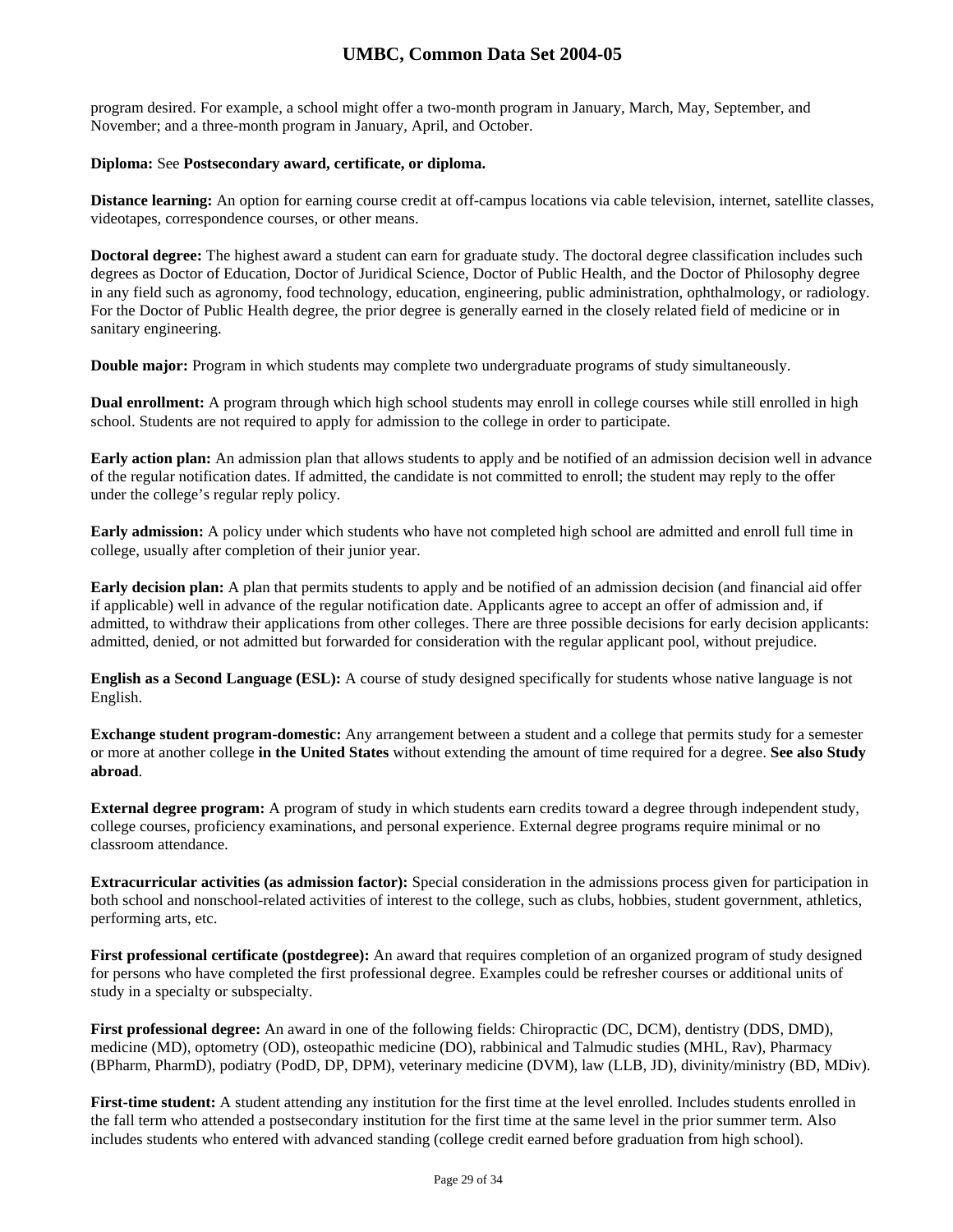**First-time, first-year (freshman) student:** A student attending any institution for the first time at the undergraduate level. Includes students enrolled in the fall term who attended college for the first time in the prior summer term. Also includes students who entered with advanced standing (college credits earned before graduation from high school).

**First-year student:** A student who has completed less than the equivalent of 1 full year of undergraduate work; that is, less than 30 semester hours (in a 120-hour degree program) or less than 900 contact hours.

**Freshman:** A first-year undergraduate student.

**\*Freshman/new student orientation:** Orientation addressing the academic, social, emotional, and intellectual issues involved in beginning college. May be a few hours or a few days in length; at some colleges, there is a fee.

**Full-time student (undergraduate):** A student enrolled for 12 or more semester credits, 12 or more quarter credits, or 24 or more contact hours a week each term.

**Geographical residence (as admission factor):** Special consideration in the admission process given to students from a particular region, state, or country of residence.

**Grade-point average (academic high school GPA):** The sum of grade points a student has earned in secondary school divided by the number of courses taken. The most common system of assigning numbers to grades counts four points for an A, three points for a B, two points for a C, one point for a D, and no points for an E or F. Unweighted GPA's assign the same weight to each course. Weighting gives students additional points for their grades in advanced or honors courses.

**Graduate student:** A student who holds a bachelor's or first professional degree, or equivalent, and is taking courses at the post-baccalaureate level.

**\*Health services:** Free or low cost on-campus primary and preventive health care available to students.

**High school diploma or recognized equivalent:** A document certifying the successful completion of a prescribed secondary school program of studies, or the attainment of satisfactory scores on the Tests of General Educational Development (GED), or another state-specified examination.

**Hispanic:** A person of Mexican, Puerto Rican, Cuban, Central or South American, or other Spanish culture or origin, regardless of race.

**Honors program:** Any special program for very able students offering the opportunity for educational enrichment, independent study, acceleration, or some combination of these.

**Independent study:** Academic work chosen or designed by the student with the approval of the department concerned, under an instructor's supervision, and usually undertaken outside of the regular classroom structure.

**In-state tuition:** The tuition charged by institutions to those students who meet the state's or institution's residency requirements.

### **International student:** See **Nonresident alien.**

**Internship:** Any short-term, supervised work experience usually related to a student's major field, for which the student earns academic credit. The work can be full- or part-time, on- or off-campus, paid or unpaid.

**\*Learning center:** Center offering assistance through tutors, workshops, computer programs, or audiovisual equipment in reading, writing, math, and skills such as taking notes, managing time, taking tests.

**\*Legal services:** Free or low cost legal advice for a range of issues (personal and other).

**Liberal arts/career combination:** Program in which a student earns undergraduate degrees in two separate fields, one in a liberal arts major and the other in a professional or specialized major, whether on campus or through cross-registration.

**Master's degree:** An award that requires the successful completion of a program of study of at least the full-time equivalent of one but not more than two academic years of work beyond the bachelor's degree.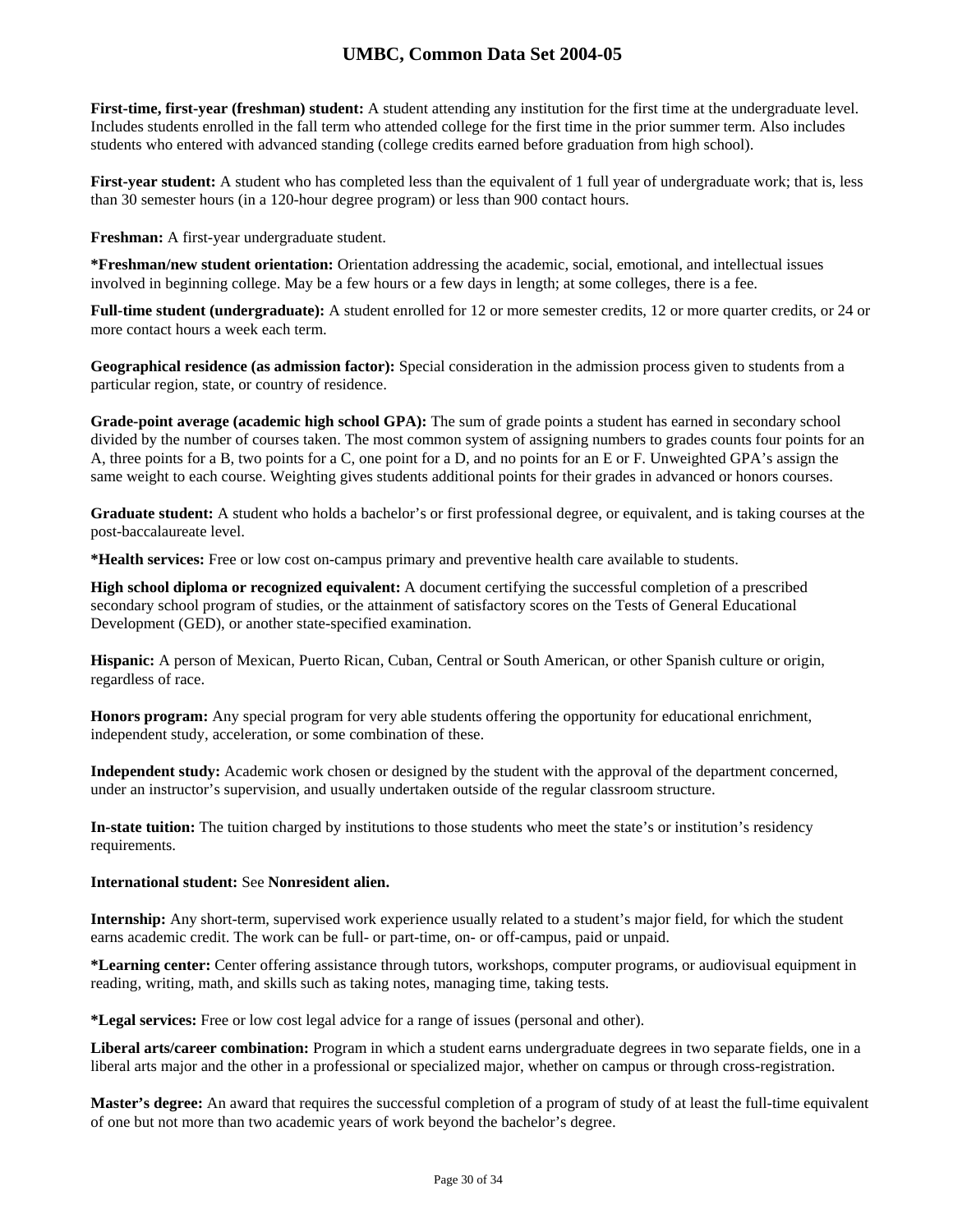**Minority affiliation (as admission factor):** Special consideration in the admission process for members of designated racial/ethnic minority groups.

**\*Minority student center:** Center with programs, activities, and/or services intended to enhance the college experience of students of color.

**Nonresident alien:** A person who is not a citizen or national of the United States and who is in this country on a visa or temporary basis and does not have the right to remain indefinitely.

**\*On-campus day care:** Licensed day care for students' children (usually age 3 and up); usually for a fee.

**Open admission:** Admission policy under which virtually all secondary school graduates or students with GED equivalency diplomas are admitted without regard to academic record, test scores, or other qualifications.

**Other expenses (costs):** Include average costs for clothing, laundry, entertainment, medical (if not a required fee), and furnishings.

**Out-of-state tuition:** The tuition charged by institutions to those students who do not meet the institution's or state's residency requirements.

**Part-time student (undergraduate):** A student enrolled for fewer than 12 credits per semester or quarter, or fewer than 24 contact hours a week each term.

**\*Personal counseling**: One-on-one or group counseling with trained professionals for students who want to explore personal, educational, or vocational issues.

**Post-baccalaureate certificate:** An award that requires completion of an organized program of study requiring 18 credit hours beyond the bachelor's; designed for persons who have completed a baccalaureate degree but do not meet the requirements of academic degrees carrying the title of master.

**Post-master's certificate:** An award that requires completion of an organized program of study of 24 credit hours beyond the master's degree but does not meet the requirements of academic degrees at the doctoral level.

**Postsecondary award, certificate, or diploma:** Includes the following three IPEDS definitions for postsecondary awards, certificates, and diplomas of varying durations and credit/contact hour requirements—

*Less Than 1 Academic Year:* Requires completion of an organized program of study at the postsecondary level (below the baccalaureate degree) in less than 1 academic year (2 semesters or 3 quarters) or in less than 900 contact hours by a student enrolled full-time.

*At Least 1 But Less Than 2 Academic Years:* Requires completion of an organized program of study at the postsecondary level (below the baccalaureate degree) in at least 1 but less than 2 full-time equivalent academic years, or designed for completion in at least 30 but less than 60 credit hours, or in at least 900 but less than 1,800 contact hours.

*At Least 2 But Less Than 4 Academic Years:* Requires completion of an organized program of study at the postsecondary level (below the baccalaureate degree) in at least 2 but less than 4 full-time equivalent academic years, or designed for completion in at least 60 but less than 120 credit hours, or in at least 1,800 but less than 3,600 contact hours.

**Private institution:** An educational institution controlled by a private individual(s) or by a nongovernmental agency, usually supported primarily by other than public funds, and operated by other than publicly elected or appointed officials.

**Private for-profit institution:** A private institution in which the individual(s) or agency in control receives compensation, other than wages, rent, or other expenses for the assumption of risk.

**Private nonprofit institution:** A private institution in which the individual(s) or agency in control receives no compensation, other than wages, rent, or other expenses for the assumption of risk. These include both independent nonprofit schools and those affiliated with a religious organization.

### **Proprietary institution:** See **Private for-profit institution.**

**Public institution:** An educational institution whose programs and activities are operated by publicly elected or appointed school officials, and which is supported primarily by public funds.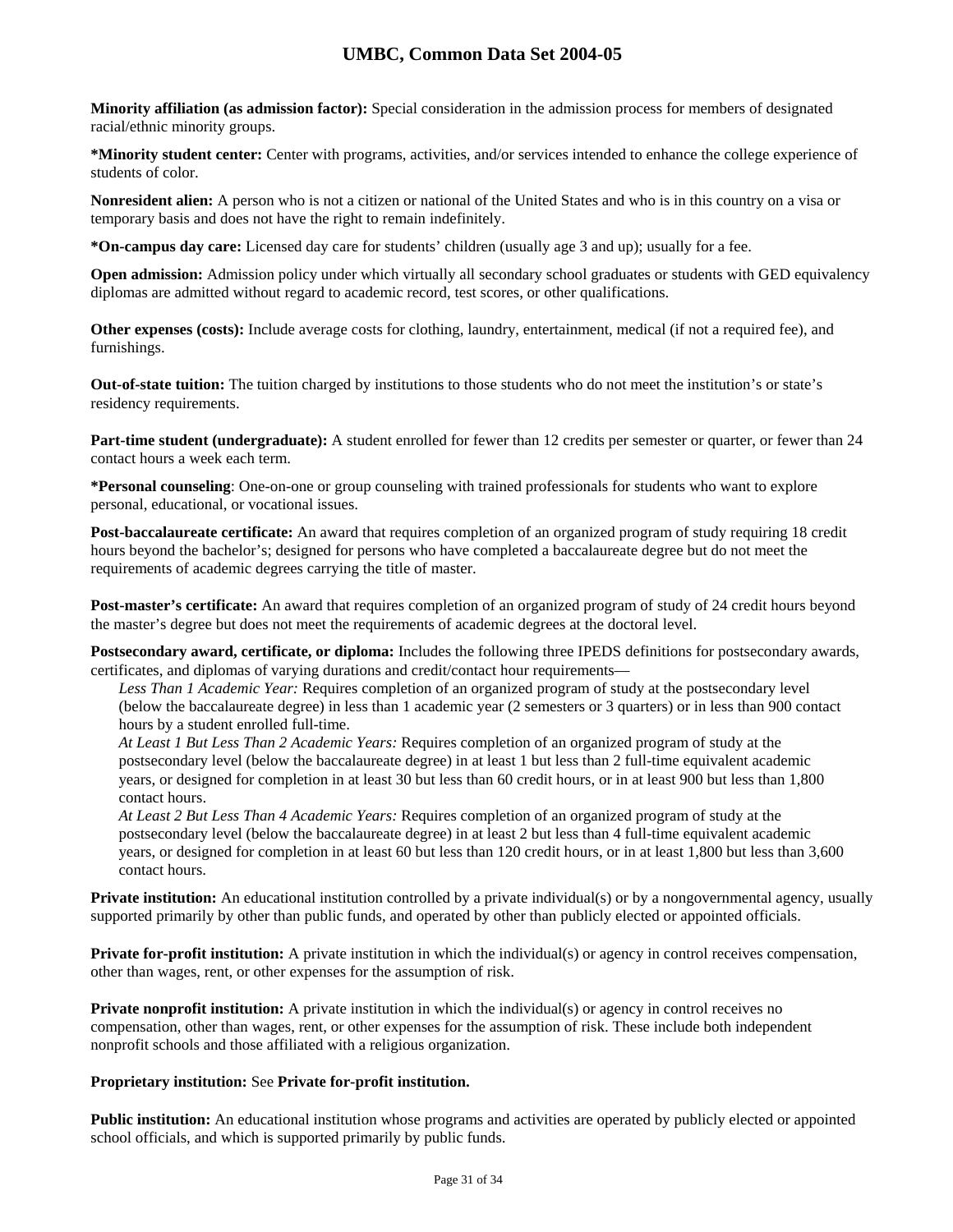**Quarter calendar system:** A calendar system in which the academic year consists of three sessions called quarters of about 12 weeks each. The range may be from 10 to 15 weeks. There may be an additional quarter in the summer.

**Race/ethnicity:** Category used to describe groups to which individuals belong, identify with, or belong in the eyes of the community. The categories do not denote scientific definitions of anthropological origins. A person may be counted in only one group.

**Race/ethnicity unknown:** Category used to classify students or employees whose race/ethnicity is not known and whom institutions are unable to place in one of the specified racial/ethnic categories.

**Religious affiliation/commitment (as admission factor):** Special consideration given in the admission process for affiliation with a certain church or faith/religion, commitment to a religious vocation, or observance of certain religious tenets/lifestyle.

**\*Religious counseling:** One-on-one or group counseling with trained professionals for students who want to explore religious problems or issues.

**\*Remedial services:** Instructional courses designed for students deficient in the general competencies necessary for a regular postsecondary curriculum and educational setting.

**Required fees:** Fixed sum charged to students for items not covered by tuition and required of such a large proportion of all students that the student who does NOT pay is the exception. Do not include application fees or optional fees such as lab fees or parking fees.

**Resident alien or other eligible non-citizen:** A person who is not a citizen or national of the United States and who has been admitted as a legal immigrant for the purpose of obtaining permanent resident alien status (and who holds either an alien registration card [Form I-551 or I-151], a Temporary Resident Card [Form I-688], or an Arrival-Departure Record [Form I-94] with a notation that conveys legal immigrant status, such as Section 207 Refugee, Section 208 Asylee, Conditional Entrant Parolee or Cuban-Haitian).

**Room and board (charges)—on campus:** Assume double occupancy in institutional housing and 19 meals per week (or maximum meal plan).

**Secondary school record (as admission factor):** Information maintained by the secondary school that may include such things as the student's high school transcript, class rank, GPA, and teacher and counselor recommendations.

**Semester calendar system:** A calendar system that consists of two semesters during the academic year with about 16 weeks for each semester of instruction. There may be an additional summer session.

**Student-designed major:** A program of study based on individual interests, designed with the assistance of an adviser.

**Study abroad:** Any arrangement by which a student completes part of the college program studying in another country. Can be at a campus abroad or through a cooperative agreement with some other U.S. college or an institution of another country.

**\*Summer session:** A summer session is shorter than a regular semester and not considered part of the academic year. It is not the third term of an institution operating on a trimester system or the fourth term of an institution operating on a quarter calendar system. The institution may have 2 or more sessions occurring in the summer months. Some schools, such as vocational and beauty schools, have year-round classes with no separate summer session.

**Talent/ability (as admission factor):** Special consideration given to students with demonstrated talent/abilities in areas of interest to the institution (e.g., sports, the arts, languages, etc.).

**Teacher certification program:** Program designed to prepare students to meet the requirements for certification as teachers in elementary, middle/junior high, and secondary schools.

**Transfer applicant:** An individual who has fulfilled the institution's requirements to be considered for admission (including payment or waiving of the application fee, if any) and who has previously attended another college or university and earned college-level credit.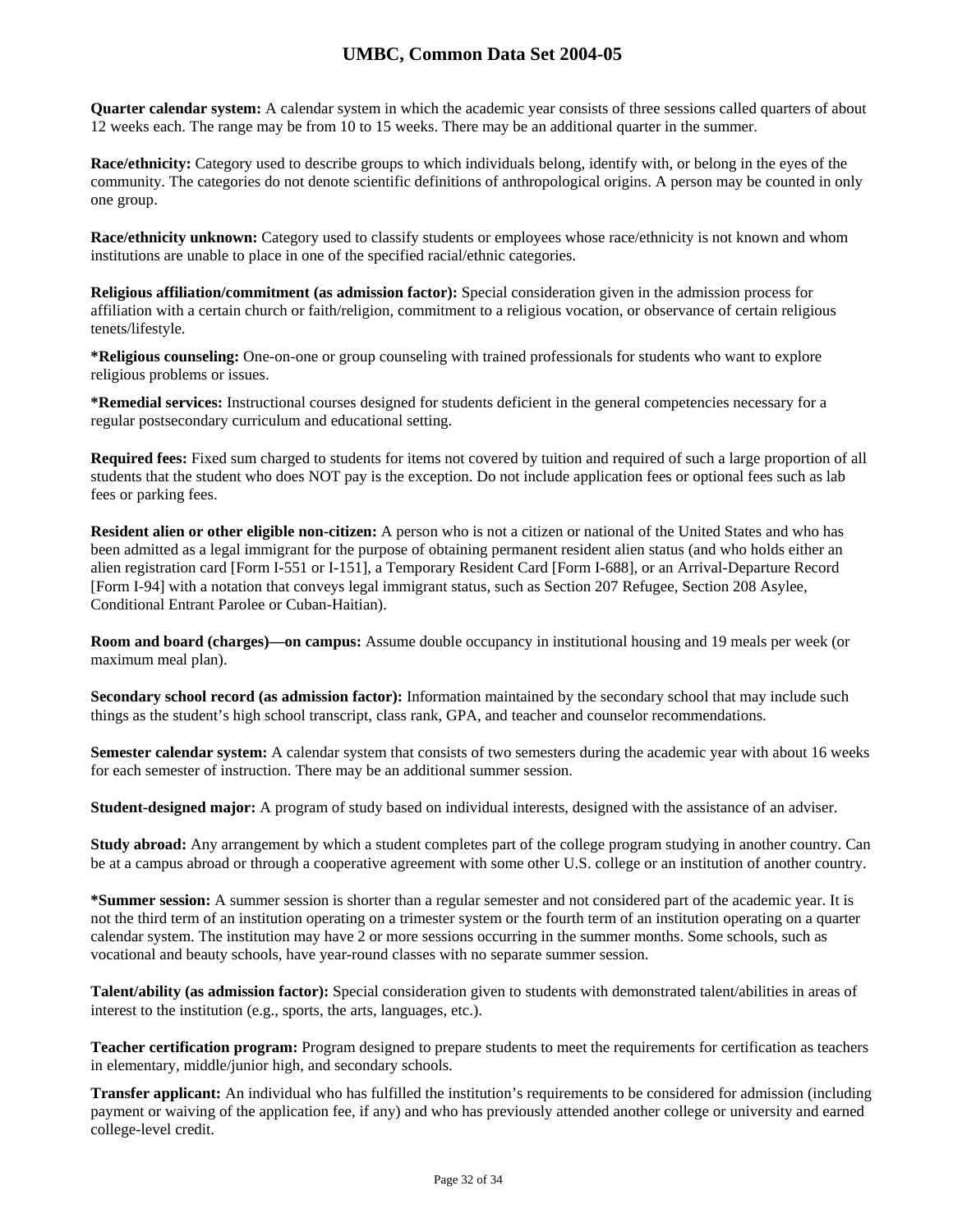**Transfer student:** A student entering the institution for the first time but known to have previously attended a postsecondary institution at the same level (e.g., undergraduate). The student may transfer with or without credit.

**Transportation (costs):** Assume two round trips to student's hometown per year for students in institutional housing or daily travel to and from your institution for commuter students.

**Trimester calendar system:** An academic year consisting of 3 terms of about 15 weeks each.

**Tuition:** Amount of money charged to students for instructional services. Tuition may be charged per term, per course, or per credit.

**\*Tutoring:** May range from one-on-one tutoring in specific subjects to tutoring in an area such as math, reading, or writing. Most tutors are college students; at some colleges, they are specially trained and certified.

**Unit:** a standard of measurement representing hours of academic instruction (e.g., semester credit, quarter credit, contact hour).

**Undergraduate:** A student enrolled in a four- or five-year bachelor's degree program, an associate degree program, or a vocational or technical program below the baccalaureate.

**\*Veteran's counseling:** Helps veterans and their dependents obtain benefits for their selected program and provides certifications to the Veteran's Administration. May also provide personal counseling on the transition from the military to a civilian life.

**\*Visually impaired:** Any person whose sight loss is not correctable and is sufficiently severe as to adversely affect educational performance.

**Volunteer work (as admission factor):** Special consideration given to students for activity done on a volunteer basis (e.g., tutoring, hospital care, working with the elderly or disabled) as a service to the community or the public in general.

Wait list: List of students who meet the admission requirements but will only be offered a place in the class if space becomes available.

**Weekend college:** A program that allows students to take a complete course of study and attend classes only on weekends.

**White, non-Hispanic:** A person having origins in any of the original peoples of Europe, North Africa, or the Middle East (except those of Hispanic origin).

**\*Women's center:** Center with programs, academic activities, and/or services intended to promote an understanding of the evolving roles of women.

**Work experience (as admission factor):** Special consideration given to students who have been employed prior to application, whether for relevance to major, demonstration of employment-related skills, or as explanation of student's academic and extracurricular record.